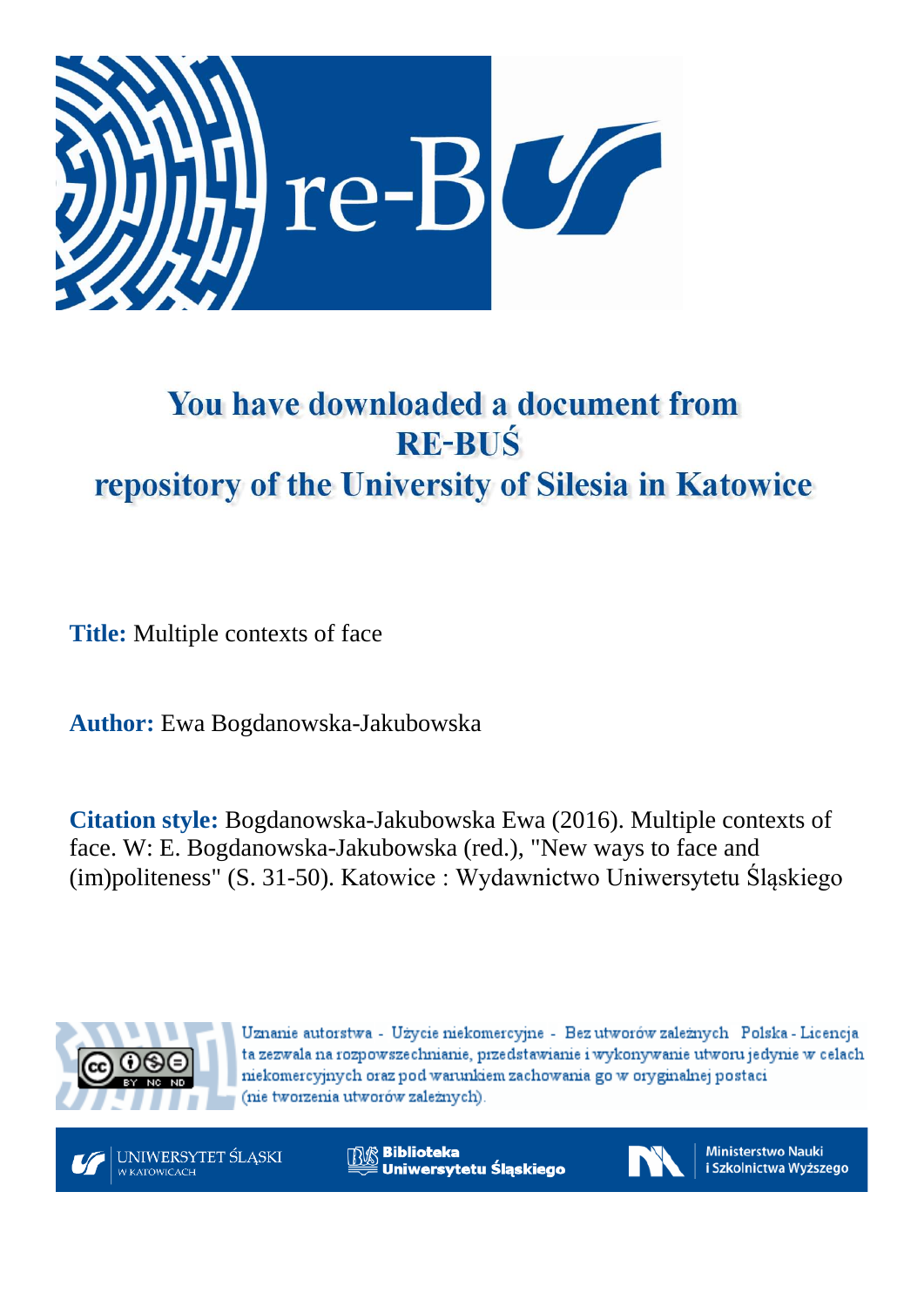## Chapter 2

## Multiple contexts of face

*Ewa Bogdanowska-Jakubowska*

#### **Abstract**

Face is a sociocultural construct which is based on the person's sense of identity and expectations as to how his/her self-image should be created, and constitutes a property of relationship between interactants (cf. Arundale, 2006; Bousfield, 2008; Spencer-Oatey & Franklin, 2009). As such it appears to be strongly context dependent. Context is understood here as "aspects of the social environment" which become "observable" by their consequences on discourse, or by the influence of discourse on social situations (van Dijk, 2006, p. 164). Contexts of social interactions in which face is constituted are "subjective participant interpretations" of the relevant aspects of the social environment.

The aims of the study are to analyse the mechanisms responsible for face creation during social interaction and to investigate the role of context as a subjective face-constituting factor. Face has a structure which can be compared to lettuce; it gets softer towards its centre. Some aspects of face, the central (internal) ones, are most sensitive and vulnerable to attack or damage; others – the more distant from the centre (external) are less vulnerable to face-threats. It may be assumed that in the majority of cultures people display affective sensitivity to the same aspects of face, the only difference is in the degree of their importance and in their location relative to the centre of face. Irrespective of the degree of sensitivity specific to a particular aspect of face, we can observe different contexts in which particular aspects of face are foregrounded.

## 1. Introduction

The aims of the study are to analyse the mechanisms responsible for face creation during social interaction and to investigate the role of context as a subjective face-constituting factor. In my study I will try to substantiate the following assumptions: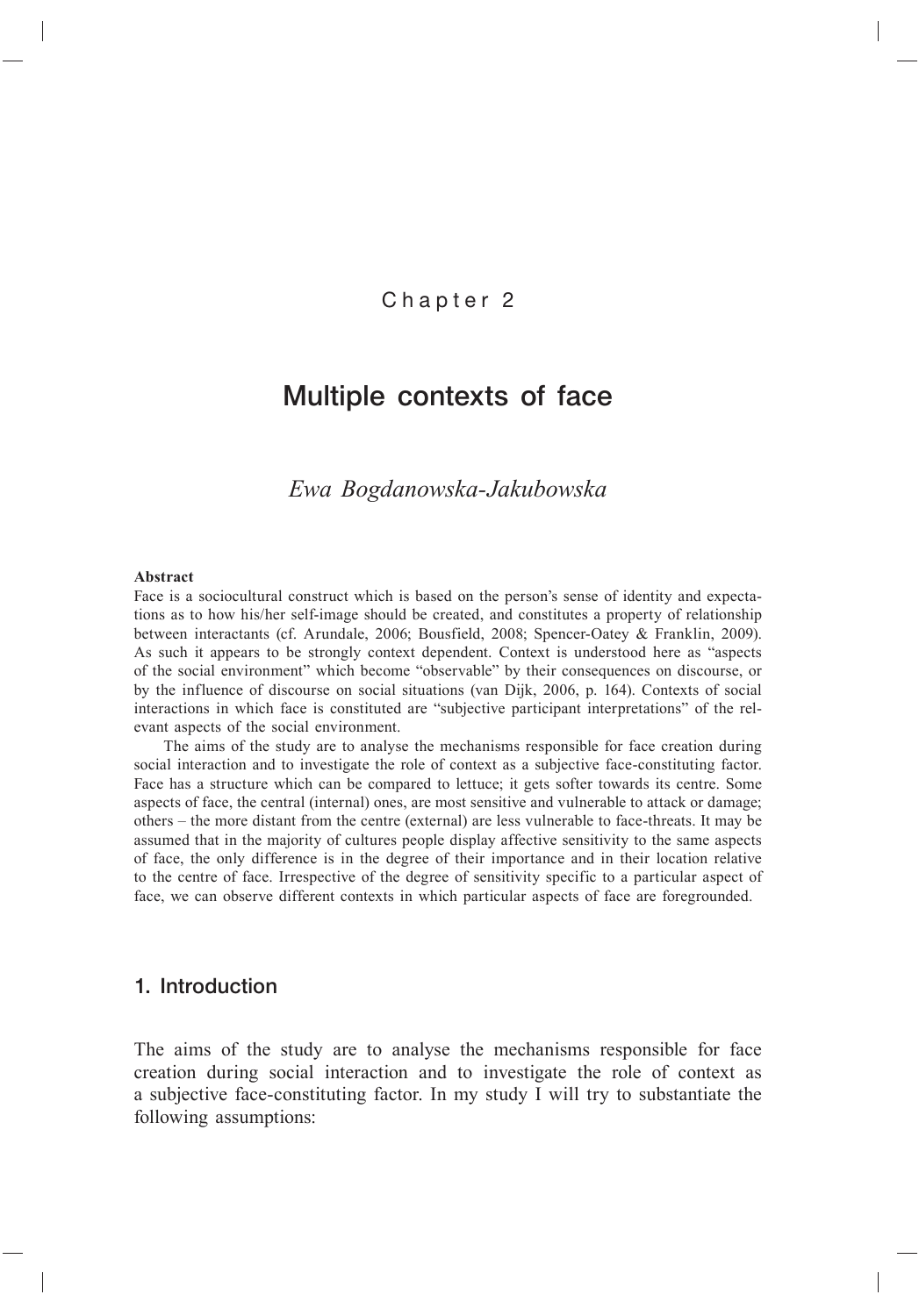- Face is an expression of feelings about the self and self-related elements (people, objects and places).
- As an image mutually created by participants during social interaction, face involves much more than the self.
- The meaning of face depends on the context of interaction, perceived subjectively by the individual.

To do so I will follow the broad multidisciplinary approach to discourse advocated by Teun van Dijk, which integrates a detailed and explicit study of text and talk with an analysis of their social and cognitive contexts. The data used in the analysis come from the Polish language and culture.

## 2. Universal human needs and emotions in social context

The realization of our everyday needs is always associated with emotions, those evoked by difficulties we often face, and those resulting from the satisfaction of the needs. This has a strong impact on the way we function in our social environment. The key to understanding human behaviour, as Abraham H. Maslow (1970) claims, is in the basic needs people strive to satisfy during their lifetime. Among them, once the physiological and safety needs have been gratified, there emerge *the belongingness and love needs* and *the esteem needs.* People want to have a place in their group or family, they want to be loved and cherished, or at least accepted by the important others. But apart from relationships, they crave for achievement, for mastery and competence, and for independence and freedom. They have "what we may call the desire for reputation or prestige (defining it as respect or esteem from other people), status, fame and glory, dominance, recognition, attention, importance, dignity, or appreciation" (Maslow, 1970, p. 45). The satisfaction of the needs leads to the feelings of self-confidence, worth, strength and the feeling of being useful and needed by others.

Jonathan H. Turner (2007) writes about *transactional needs*, a group of universal human needs which are activated when people participate in social interaction. The satisfaction of these needs results from the character of faceto-face encounters and is necessary for successful communication. Among them, there are "needs for self-verification," the participants' desires for their self-image (face) to be accepted by others; "needs for profitable exchange payoffs"; "needs for group inclusion"; "needs for trust"; and "needs for facticity," by which Turner means the needs for sharing a common factual world with other participants. Once the needs are satisfied, participants experience positive emotions which make their interaction go smoothly.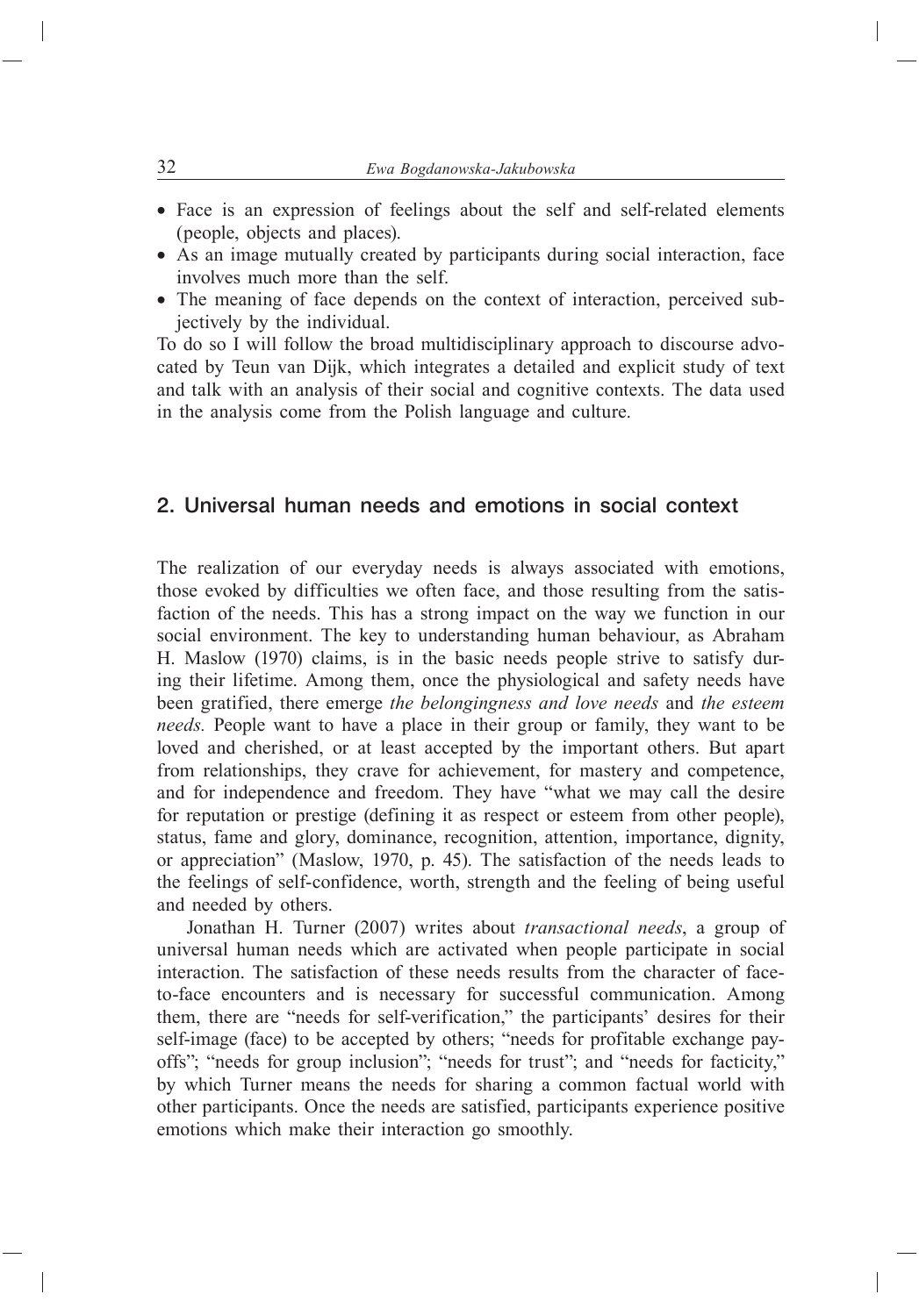Interpersonal ties and solidarity between interaction participants depend on the emotions they mutually arouse in each other. To strengthen ties and build solidarity, participants have to *attune themselves to others*, reading their facial expressions and body language (Turner, 2007). Another important factor which has an impact on the relationship between participants is ritualization of interaction. Ritual behaviour contributes to shared emotion and is a sign of sociability. As Randall Collins (2004, p. 50) claims, it builds up "mutual focus and emotional entrainment." The emotions shared by interactants may be positive, such as happiness, friendliness or satisfaction, as well as negative ones, such as sorrow or unhappiness. Performing interaction rituals participants "go on to heighten their sense of mutual participation by becoming strongly aware of each other's consciousness" (Collins, 2004, p. 49). The transient emotions initiating the ritual produce long-term emotions – feelings of solidarity, confidence or self-satisfaction, which constitute the outcome of the ritual activity (Collins, 2004).

Other solidarity-building factors are exchange of valued resources and conformity to expectations and moral code (Turner, 2007, pp. 32–33). People attach value to objects, gestures and other features of the world; some of them engender positive emotions, others – negative emotions. The attachment of emotional valences is the necessary condition of interaction between individuals (Turner, 2007; Collins, 1993). Conformity to other people's expectations arouses positive emotions, while failure to do so arouses negative emotions. Satisfaction of all these social needs and experiencing positive emotions resulting from it make social interaction possible.

## 3. Face and emotions

Face is a multifaceted construct based on the person's sense of identity and expectations as to how his/her self-image should be constituted during social interaction. People perceive themselves as having certain attributes; they want to be characterized by attributes which are socially desirable, and reject those which they disapprove of or which are not accepted by others. Thus, face "is associated with these affectively sensitive attributes; however, exactly which attributes are face sensitive can vary from person to person and from context to context" (Spencer-Oatey, 2009, p. 14; Spencer-Oatey & Franklin, 2009). The individual's expectations concerning his/her self-image depend on his/her feeling of self-worth and his/her interpretation of past social experience, that is "the context of previous, similar encounters (with whom one is meeting, the situation the interactants are in, and so on)" (Bousfield, 2008, p. 39). Face un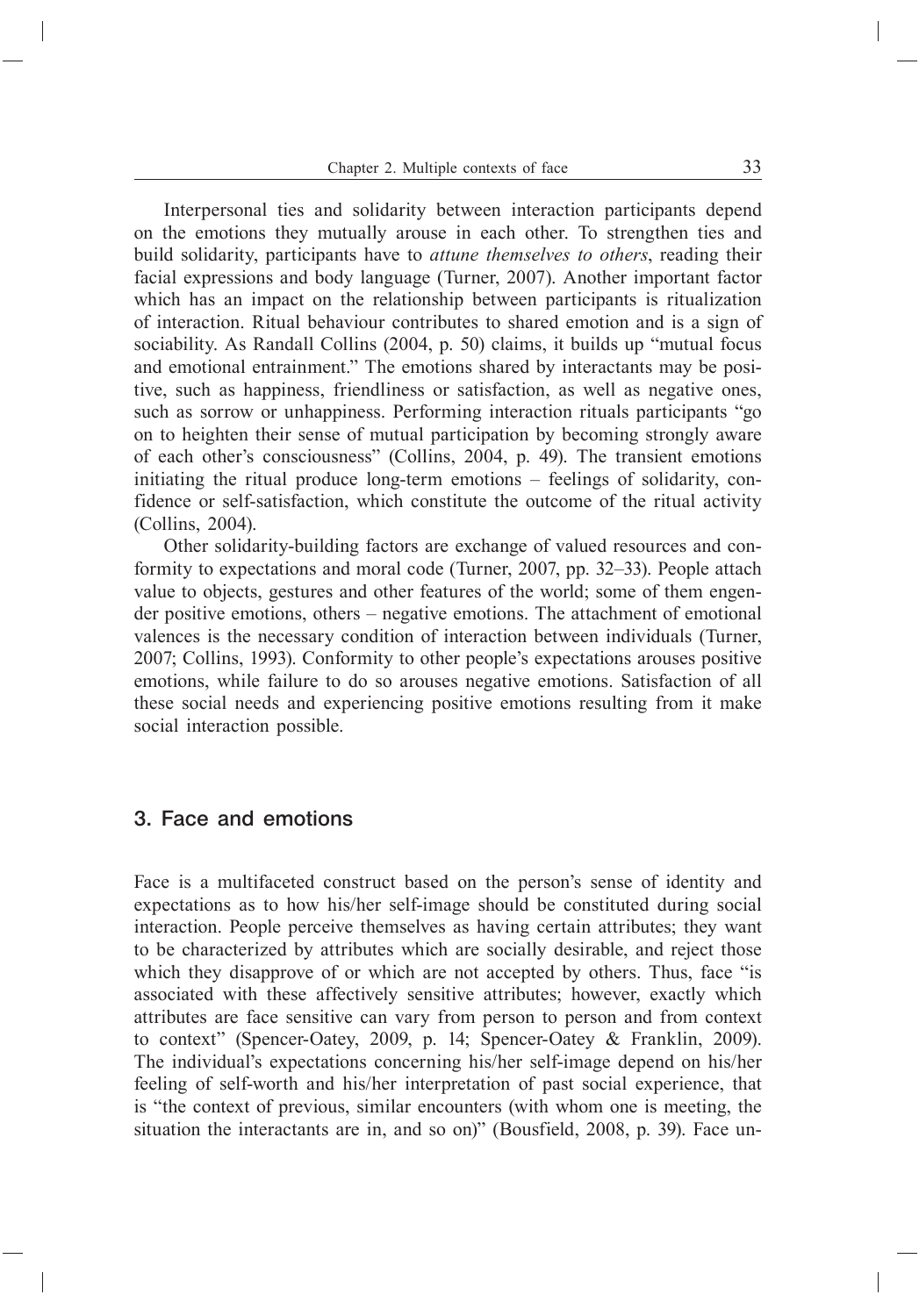derstood in this way provides a "frame of reference for human communication" (Terkourafi, 2007, p. 316). Constituting one's own face is the main motivation for talk exchange, which may also involve constituting or threatening the other's face in the process (Terkourafi, 2007, p. 316). The individual's self-concept and his/her expectations form the basis on which face is created. But depending on the situation of talk exchange and other participants and their expectations in particular, different aspects of the person's face, relevant in the context, are foregrounded. As Spencer-Oatey (2007, p. 647) states, "face entails making claims about one's attributes that in turn entail the appraisal of others, so in this sense the notion of face cannot be divorced from social interaction." Arundale calls face "an emergent property of relationships" (2006, p. 201). Thus entering social interaction, individuals at the same time build relationships with other participants, which depend on their past contacts, social roles, expectations and personality. The relationships are not stable but are negotiated during interaction.

> Self is both a set of cognitions and emotional valences about a person that is mobilized in face-to-face interaction; and because interaction is so mediated by the give and take of gestures (rather than being driven by "group instincts"); interaction involves a considerable amount of negotiation. During these negotiations, individuals mutually communicate not only who they are but also their willingness to accept the self-presentations of others. With a sense of self on the line during interaction, the emotional states are dramatically raised because individuals want to have their views of themselves verified. Indeed, interaction is dominated by the reciprocal presentation of self and the willingness of audiences to verify this self. (Turner, 2007, p. 102)

As a result, the emerging face is not fixed either but it is negotiated during interaction (Geyer suggests the term "interactional face" to stress the fact (2008, p. 51)).

As has already been mentioned, interaction with other people often evokes emotions. Face is one of the main reasons for experiencing strong emotions, as its creation and maintenance is strongly related to the satisfaction of the social needs. As a property of the individual and of his/her relationship with others, face evokes strong emotions attached to his/her self-worth and the self-worth of others (Ting-Toomey & Chung, 2005, p. 73; Terkourafi, 2007; Spencer-Oatey & Franklin, 2009; Culpeper, 2011).

> From a cognitive perspective, emotions are conscious feelings about self and objects in the environment. From a cultural perspective, emotions are the words and labels that humans give to particular physiological states of arousal. (Turner, 2007, p. 2)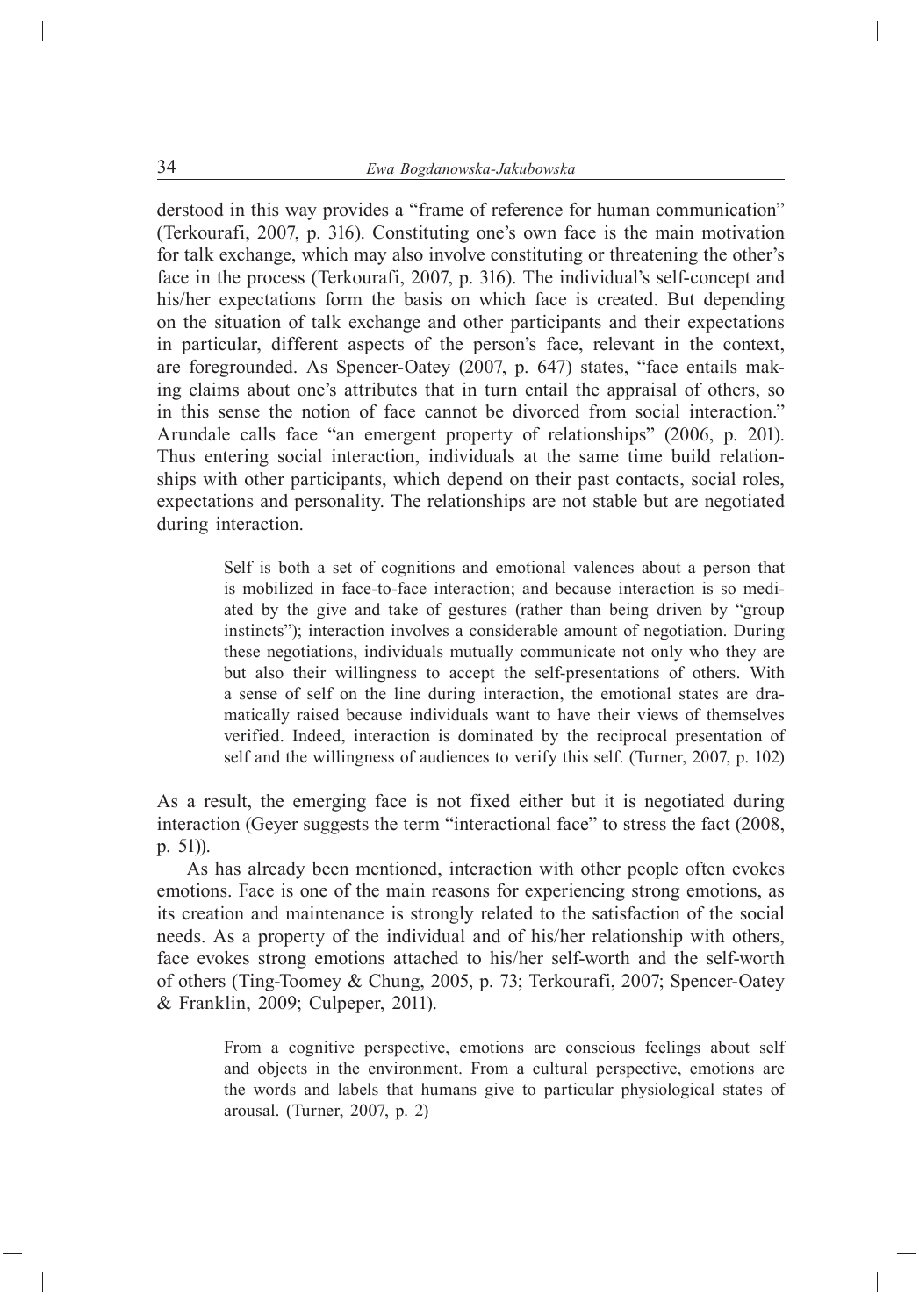The emotional significance of face has been signalled by Goffman (1967, p. 23):

> It is plain that emotions play a part in these cycles of response, as when anguish is expressed because of what one has done to another's face, or anger because of what has been done to one's own. I want to stress that these emotions function as moves, and fit so precisely into the logic of the ritual game that it would seem difficult to understand them without it.

Apart from anguish and anger, mentioned by Goffman, negative emotions related to face include also contempt, embarrassment and shame. A threat or damage to the person's face (e.g., an insult, denigration of the person's appearance or performance, or the person's failure to meet other people's expectations) often produce *anger*. There are, however, different types of anger, and this emotion varies in strength, depending on the amount of face threat.

> The word anger covers many different related experiences. There is a range of angry feelings, from slight annoyance to rage. There are not just differences in the strength of angry feelings, but also differences in the kind of anger felt.*Indignation* is self-righteous anger; *sulking* is a passive anger; *exasperation* refers to having one's patience tried excessively.*Revenge* is a type of angry action usually committed after a period of reflection about the offense, sometimes of greater intensity than the act that provoked it. When it is brief, *resentment* is another member of the anger family of emotions, […] [i]f a person has acted in a way you feel was unfair or unjust […]. (Ekman, 2003, p. 111; the emphasis is mine)

The emotion which is often triggered by face is *contempt*. People feel contempt for those who behave in a way which does not agree with the line they have taken and for those who lose their face (e.g., when the person turns out to be a liar).

> In contempt there is an element of condescension toward the object of contempt. Disdainful in disliking the persons or their actions, you feel superior (usually morally) to them. Their offense is degrading, but you need not necessarily get away from them, as you would in disgust. (Ekman, 2003, p. 180)

Another emotion related to face is *shame.* Only participating in social interaction the person can experience it; no one is shamed in social isolation from others. Shame is self-focused, usually associated with "negative automatic thoughts of the self." It is dependent on the competencies to construct the social self and that is why it is called a "self-conscious emotion" (Gilbert, 2002, pp. 5–6; Pattison, 2000). Any action which can cause a flaw in the social self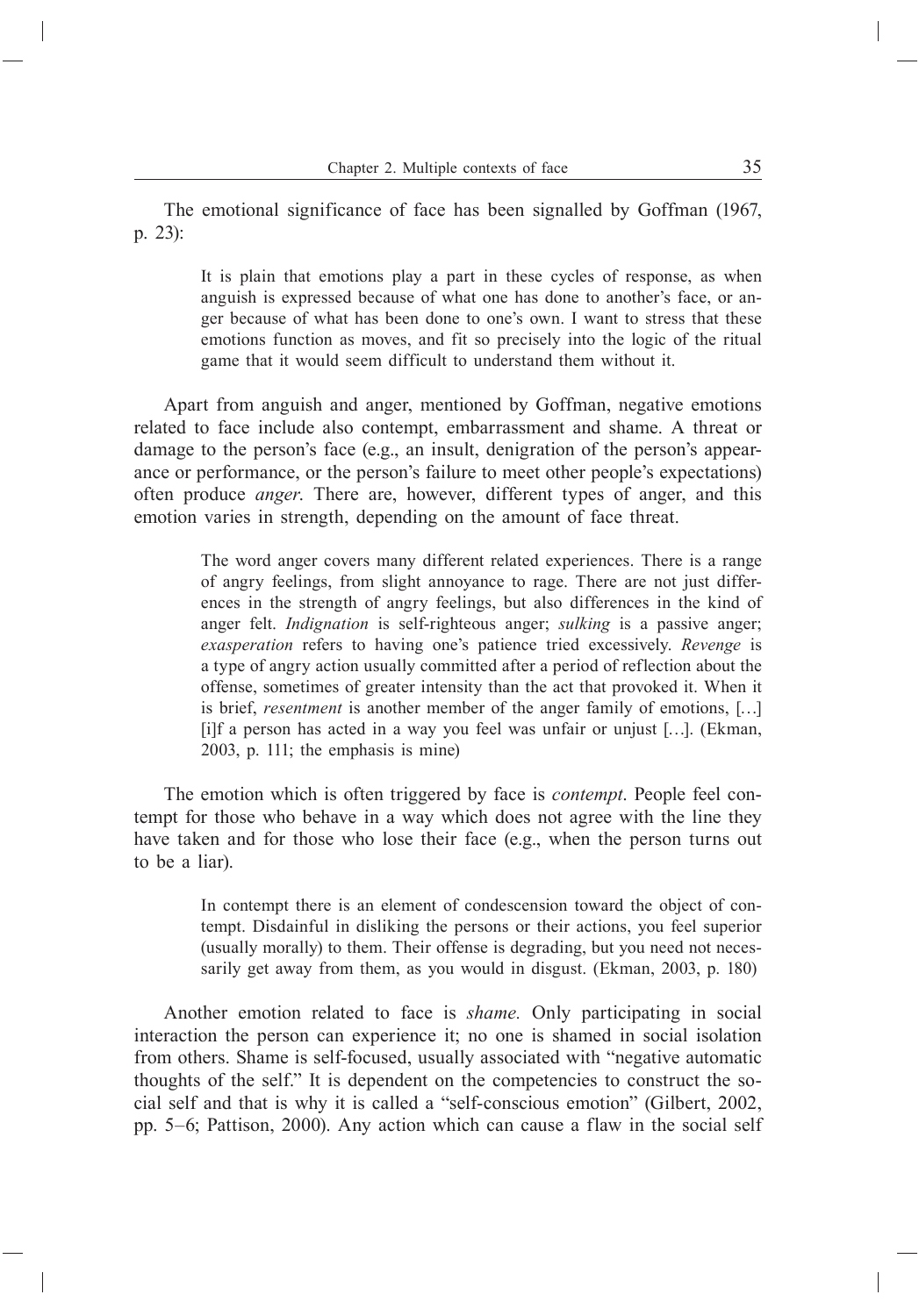may make the person experience shame. Shame together with guilt function as forces of social control, and arise when the individual's self-presentation does not meet the expectations of others (Turner, 2007).

*Embarrassment* is a form of emotion which is closely related to shame and lies at the heart of the social organization of everyday behaviour. "It provides a personal constraint on the behaviour of the individual in society and a public response to actions and activities considered problematic or untoward" (Heath, 1988, p. 137). The person may experience shame "if expressive facts threaten or discredit the assumptions [he] has projected about his identity" (Goffman, 1956, p. 265), as a consequence he may temporarily lose balance and self-control and he "cannot for the time being mobilize his muscular and intellectual resources for the task at hand" (1956, pp. 265–266). Shame, like guilt, can be felt in situations of moral transgression, while embarrassment can appear in situations of loss of poise or composure (Ho, Fu, & Ng, 2004). These emotions are undeniably face-related. They appear when the person's face is threatened by some unfortunate event, evoked either by his/her action or the action of another person (Bogdanowska-Jakubowska, 2010).

Although every interpersonal communication can cause a potential facethreat, face is not associated only with negative emotions, and facework may have negative as well as positive emotional consequences, both for the self and for the other. Positive emotions related to face include, among others, admiration, satisfaction and pride.*Admiration* is a feeling of pleasure mixed with respect. Admiring others, we find them inspiring or charismatic. People experience *satisfaction*, when they get what they needed or wanted. They feel *pride*, which is a mixture of satisfaction with pleasure, when they, or someone close to them, have achieved something. The feelings of satisfaction and pride often accompany positive self-presentation, when the person's presented selfimage agrees with his/her projected self-image and/or with expectations of the significant others. The emotions combine pleasure, enjoyment and happiness triggered by different aspects of self.

Interpreted in this way, as a relational and interactional construct, evoking emotions, face appears to be strongly context dependent.

## 4. Contextual relevance

According to Teun van Dijk, context refers to "aspects of the social environment" which become "observable" by their consequences on discourse, or by the influence of discourse on social situations (van Dijk, 2006, p. 164). Van Dijk claims that what matters in communication is the subjectively perceived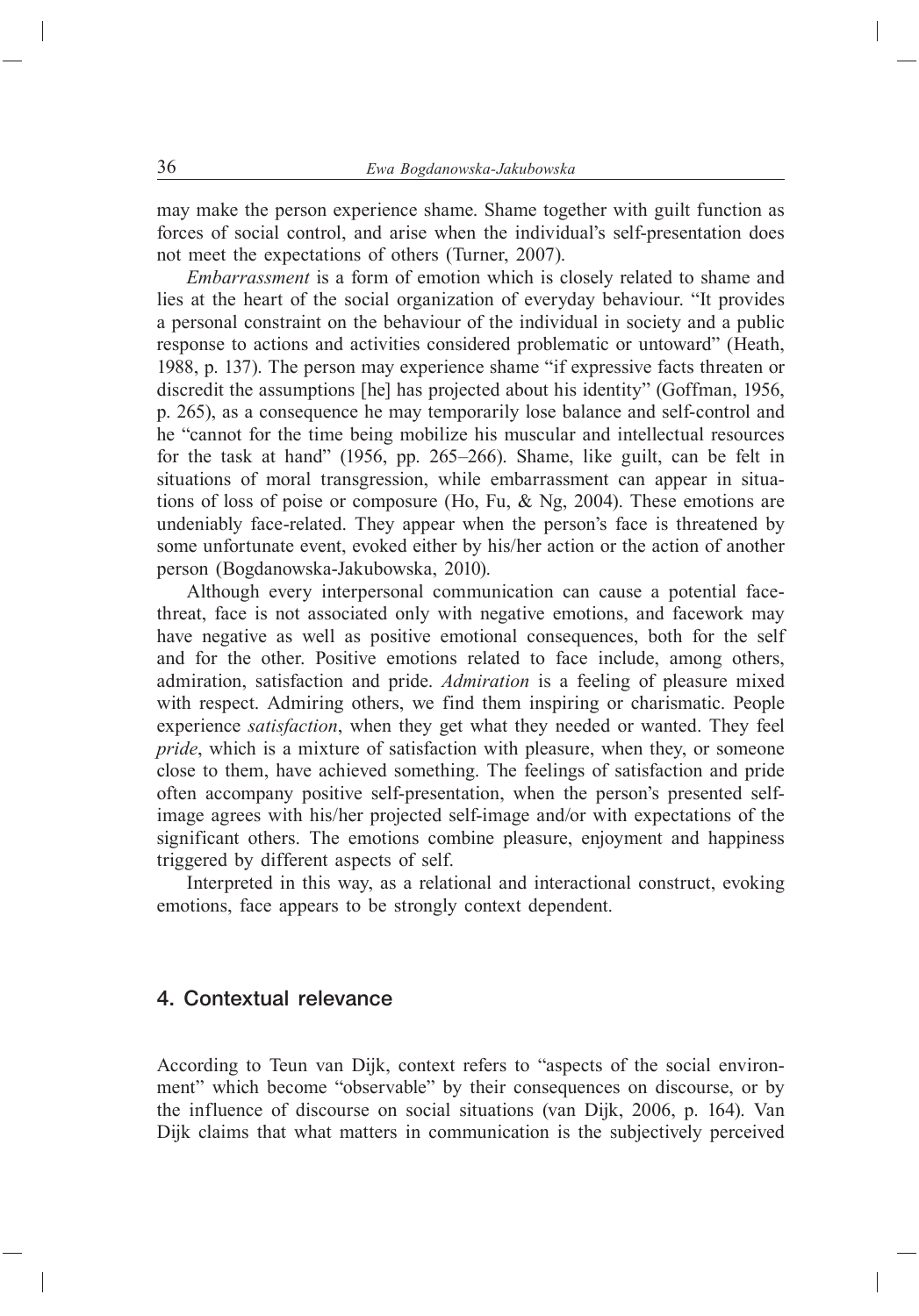environment. Contexts of social interactions, in which face is constituted, are "subjective participant interpretations" of the relevant aspects of the social environment. In other words, contexts are subjective definitions of events or situations in which people participate when they engage in talk exchange. They are participants' mental models of communicative situations, which "are culturally based (and hence variable) schematic structures" (van Dijk, 2006, p. 169). Engaging in talk exchange, people perceive the situation through the prism of their cultural and individual hierarchies of values. And as a consequence, emotional reactions to the situation differ not only from culture to culture, but also from individual to individual:

> Nearly everyone feels fear if the chair they are sitting in suddenly collapses, but some people are afraid of flying in airplanes and others are not. We share some triggers, just as we share the expressions for each emotion, but there are triggers that are not only culture-specific, they are individual-specific. (Ekman, 2003, p. 53)

A similar perspective can be adopted in the case of face. To understand the mechanisms responsible for human behaviour in social interactions, three factors have to be taken into consideration, culture, individual differences and context. Whether a given aspect of face is foregrounded in a particular situation depends, on the one hand, on cultural settings, on the other hand, on the person's emotional attitude to it and his/her perception of its relevance in the particular context.

Van Dijk advocates the broad multidisciplinary approach to discourse, which integrates a detailed and explicit study of text and talk with an analysis of their social and cognitive contexts. Such an approach accounts for both social and cultural as well as for personal constraints. Van Dijk sees contextual relevance "defined in terms of what is now-relevant-for-the-participants" (2006, p. 162). Thus every element of social situation can be subjectively interpreted and dealt with by its participants. This also refers to the individual face: in the 'same' situation, different persons perceive face in a different way, have different expectations concerning their self-image, resulting from past experience and individual hierarchies of values, and enter into different relationships with other participants. Analysing face and facework in social interaction, we always have to take into consideration what is relevant for each participant in a particular situation.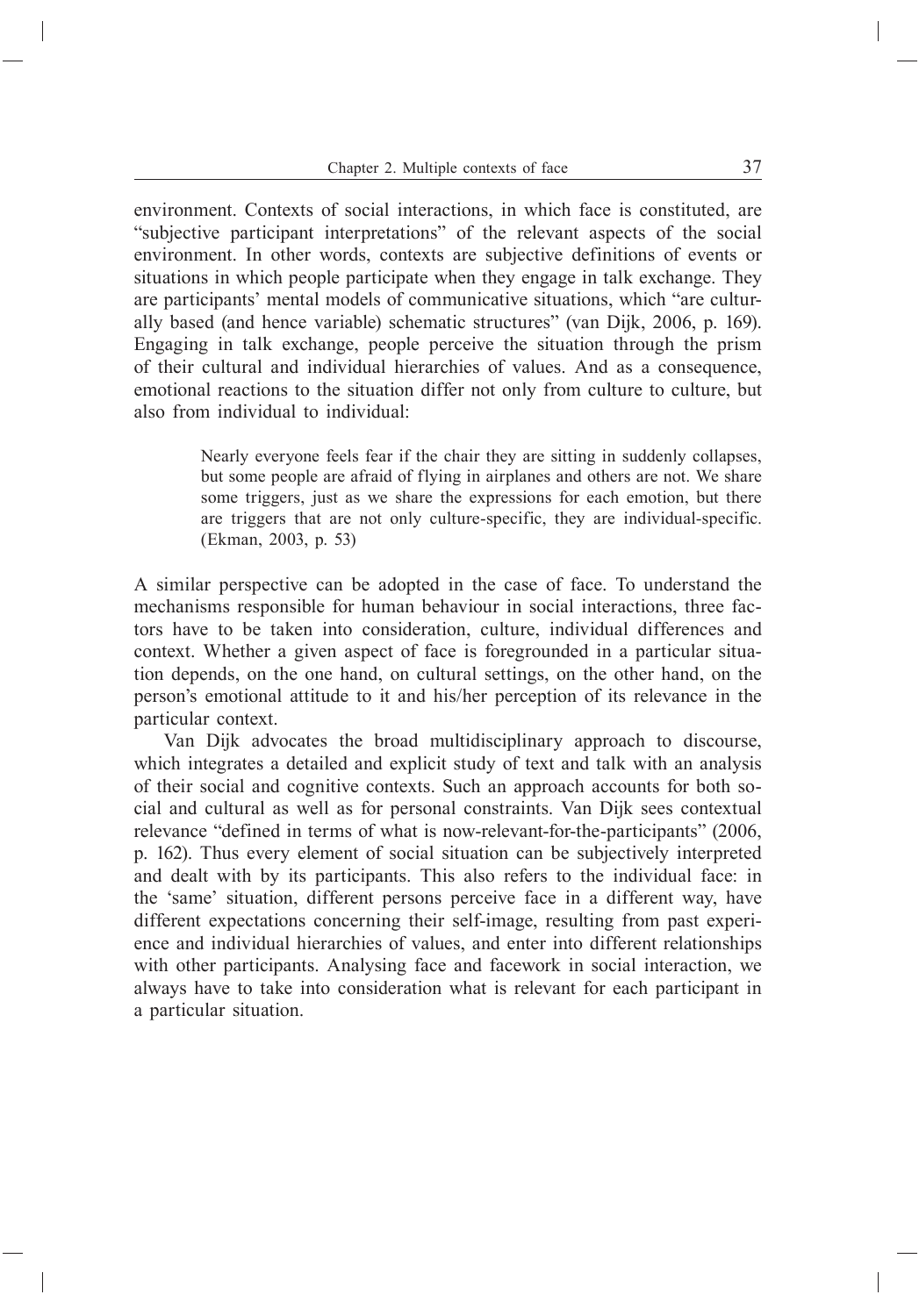## 5. An extended model of face

Goffman (1967, p. 6) defines face as "an image of self delineated in terms of approved social attributes." However, if we think about face sensitive issues, we can see they go far beyond the self. The self understood as "the inner psychological entity that is the centre or subject of a person's experience," perceptions, thoughts, feelings, and beliefs about oneself (Leary & Tangney, 2003, pp. 6–8), or "the set of meanings we hold for ourselves when we look at ourselves" (Stets & Burke, 2003, p. 130).

A person's self-concept is typically represented as a set of self-aspects (*multiple selves*) (Showers & Zeigler-Hill, 2003). In the unity of the self there is multiplicity of identities. The basis for the multiple self-concept varies from individual to individual; it usually includes distinct social roles, contexts, relationships, activities, traits, and states (Showers & Zeigler-Hill, 2003). All of them shape the individual's face expectations and have an impact on the process of face-constitution during social interaction. However, self-aspects are not equal in significance, and what is more, their significance varies across cultures, for different individuals and in different social situations.

Face in its structure can be compared to lettuce, a leafy vegetable whose leaves get softer towards its centre. Similarly, some aspects of face, the central (internal) ones, are most sensitive and vulnerable to attack or damage; others: the more distant from the centre (external) they are, the less vulnerable to facethreats they become. A similar conceptualization of face has been presented by Liu (1986; cf. Turner's self-conception (2007)). His concept of face consists of concentric circles with the most face-laden closest to the ego. The person's feeling of face is related to the elements concerning his/her everyday life, which constitute the extensions of the ego.

The face elements differ from each other in emotional valence (cf. Turner, 2007). The more distant the element is from the ego, the smaller impact it would have on the person's face and the weaker emotional consequences of its foregrounding will be during social interaction.

The *lettuce model of face* consists of elements which belong to six main categories:

- 1. *Personhood* (character, behaviour, moral integrity, biography, independence, appearance);
- 2. *Prestige* (social status, deeds, education, job, achievements);
- 3. *Competence* (abilities, knowledge, skills);
- 4. *Family* (parents, children, husband/wife, relatives);
- 5. *Affiliation* (nationality/ethnicity, world-view, religion, sexual orientation, social group, profession, beliefs);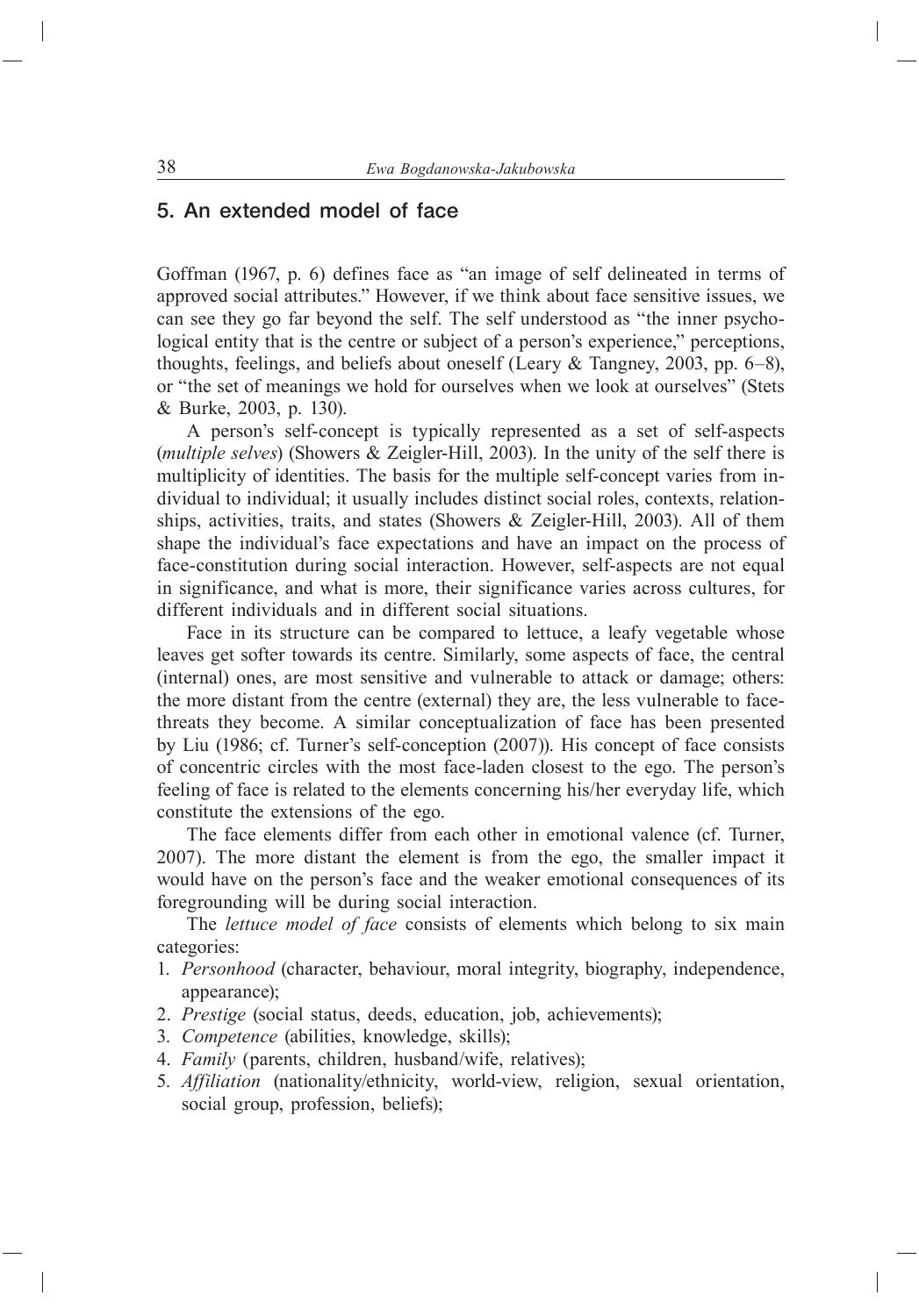6. *Background* (place of birth, place of living, schools, friends, interests, property).

The first three categories of face-elements (Personhood, Prestige and Competence) refer to the self as an individual, the other three categories (Family, Affiliation and Background) refer to the self as a group member and the self in relationship with the outer world (people and things) (cf. Spencer-Oatey, 2009). The elements belonging to the category Personhood constitute the most sensitive area of face. However, they are not of equal importance in different cultures. The desire for proximity and approval and the desire for distance and independence are inherently present in every individual, in every culture (cf. Brown & Levinson's (1987) positive and negative face), but they differ in intensity.

The category Prestige involves various social status indicators based on personal effort and achievement, such as educational attainment, occupational status and income (cf. Ho, 1994). High social status often results from the individual's competence and expertise. So there is a strong connection between these two categories of face-elements. In the category Competence, the individual's abilities, knowledge and skills are a measure of his/her achievement.

The category Family matters in many cultures, but it is especially important in collectivistic cultures, where individuals are bound by in-group solidarity, and mutual role obligations and duties (Ting-Toomey  $& Kurogi, 1998$ ). The individual's identity is based on relationships and group memberships (Triandis, 1995). In such cultures, the relation between the self and others is construed as interdependent and interconnected. The category Family involves relational attributes based on birth, blood and marriage ties, and social status indicators, such as wealth and social connections acquired through marriage or inheritance (cf. Ho, 1994). The Affiliation category locates the individual in a broader sociocultural context. This category can also be characterized by in-group solidarity. This time, however, in-group solidarity is not connected with kinship, but with common goals, interests, ideology or beliefs (cf. Spencer-Oatey, 2009). The Background category, although peripheral to the self, cannot be neglected as it completes the self-image, providing the details which may have an explanatory function and justify the individual's face expectations.

All these aspects of face exist in the majority of cultures, but they differ in the degree of importance and in their location relative to the centre of face. This results from the fact that members of different cultures are face sensitive to a wide variety of attributes related to different hierarchies of values (cf. Spencer-Oatey, 2007).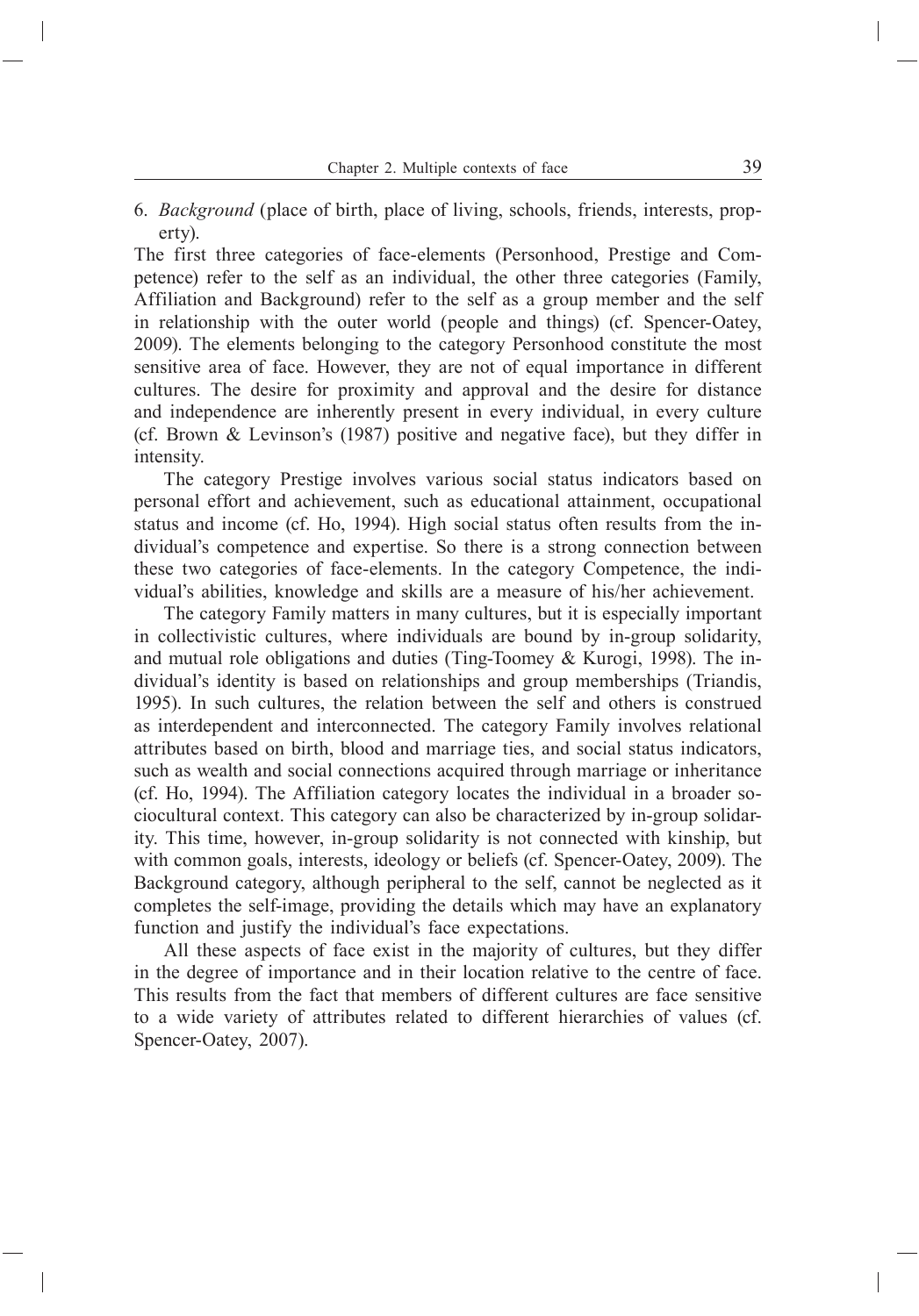## 6. Selected face contexts in Polish culture

Face-elements within one category do not have to be of equal importance. This differs from individual to individual and depends on context of social interaction. Irrespective of the degree of sensitivity specific to a particular aspect of face, we can observe different contexts in which particular aspects of face are foregrounded. I will refer to them as *multiple contexts of face*. Scollon and Wong Scollon (2001, p. 48) claim that "[t]here is no faceless communication." Thus, every social context in which interaction between people takes place is a context of face. According to Terkourafi (2008, p. 47), the "use of language can never be innocent with respect to face considerations," and, "in effect, interactants always come out of an exchange feeling that their faces have been constituted or threatened to a greater or lesser extent" (Terkourafi, 2008. p. 47). And very often more than one aspect of face is involved.

An analysis of the following real-life examples from Polish culture is to show the role of context as a subjective face-constituting factor. I have chosen face contexts which greatly contribute to face constituting in majority of cultures, Polish culture included, namely these contexts in which the person's character and moral integrity, social position, competence, family, affiliation and background are the focus of the interactants' attention.

*Personhood* **(character, behaviour, moral integrity, biography, independence, appearance).** The contexts in which the Personhood aspect of face is foregrounded are those which put the person's character and morality to the test, and his/her behaviour and appearance are evaluated by other interactants. In Example 1, during a TV interview a Polish Member of the European Parliament (MEP1), from a national-conservative party, makes a critical comment on another (MEP2), from a liberal-conservative party. In spite of the fact that he shows respect to her by referring to her *moja szanowna koleżanka* (my honourable friend) and stresses common ground (*dobra znajoma od wielu lat* (a good old friend)), MEP1 accuses her of morally dubious behaviour. At the same time, he engages in positive self-presentation showing himself as a person of high moral standards. In addition, he tries to embarrass her: shame is what she should feel due to the misbehaviour she has committed. The whole utterance is an attack on MEP2's face, moral integrity in particular.

#### **Example 1**

MEP1: *I teraz, kiedy zbliża się święto Uniwersytetu Jagiellońskiego, pani poseł, moja szanowna koleżanka i dobra znajoma od wielu lat,* (pointing to MEP2) *dla celów kampanii wyborczej i wyborczego lansu działa na szkodę Uniwersytetu Jagiellońskiego*, *szkodzi Uniwersytetowi Jagiellońskiemu*. *Takich rzeczy robić nie wolno. To wstyd!* (http://www.tvn24.pl/kropka-nad-i)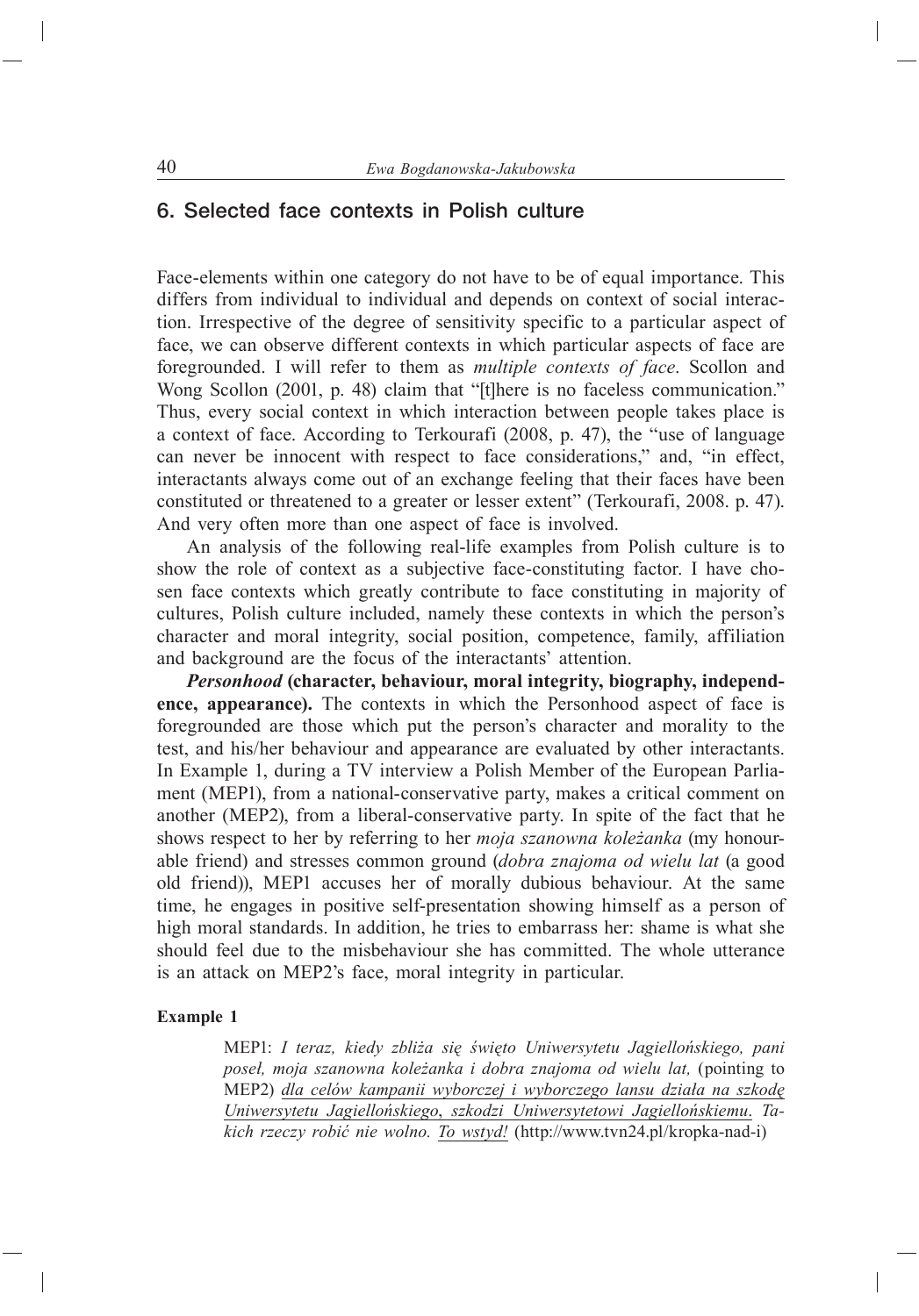(MEP1: And now when the Jagiellonian University jubilee is approaching, Lady Representative, my honourable friend and good old friend, (pointing to MEP2) for the election campaign purposes and for publicity, is acting to the detriment of the Jagiellonian University, she causes damage to the Jagiellonian University. One mustn't do that. Shame!)

*Prestige* **(social status, deeds, education, job, achievements).** The *Prestige*  aspect of face often depends on professional achievements, which directly result from *Competence* (the individual's abilities, knowledge and skills), and on the generally understood *Background* (the individual's place of birth, place of living, schools, friends, interests and property). Example 2 presents the Polish pianist and composer Leszek Możdżer, who is appointed a jury member in the competition Poles with Verve (for those who have a lot of energy to work and play), organized by one of the Polish petrol companies. The text provides the information which attests to his professional success and high social status. The mention of his professional achievements (*w dorobku ma zarówno płyty autorskie, jak i projekty z międzynarodowej sławy muzykami*) and artistic versatility (*Gra jazz, muzykę filmową, piosenki rockowej Nirvany, utwory Chopina, a nawet religijne*) constitutes the enhancement of the Competence aspect of his face. He also owes his success to other distinguished musicians and artistic personalities (Lars Danielsson, Marcus Miller, Ryszard Tymon Tymański and Zbigniew Namysłowski). Work or at least contact with the significant others enhance the Background aspect of his face. Both his competence and background contribute to the creation of his social and professional status, and at the same time to the enhancement of his Prestige face-aspect.

#### **Example 2**

*Leszek Możdżer, pianista i kompozytor, który w dorobku ma zarówno płyty autorskie, jak i projekty z międzynarodowej sławy muzykami, jak szwedzki kontrabasista Lars Danielsson czy amerykański basista Marcus Miller. Gra jazz, muzykę filmową, piosenki rockowej Nirvany, utwory Chopina, a nawet religijne. Rozwój muzyczny zawdzięcza takim osobowościom artystycznym jak balansujący czasem na granicy kiczu enfant terrible polskiej sceny muzycznej Ryszard Tymon Tymański czy Zbigniew Namysłowski, jeden z największych polskich saksofonistów jazzowych.* (http://polska.newsweek.pl)

(Leszek Możdżer, a pianist and composer who in his output has both original records and projects carried out with musicians of international renown, such as the Swedish double bass player Lars Danielsson, or the American bass player Marcus Miller.He plays jazz, film music, rock Nirvana songs, Chopin's works and even religious music. He owes his musical development to such artistic personalities as the enfant terrible of the Polish music stage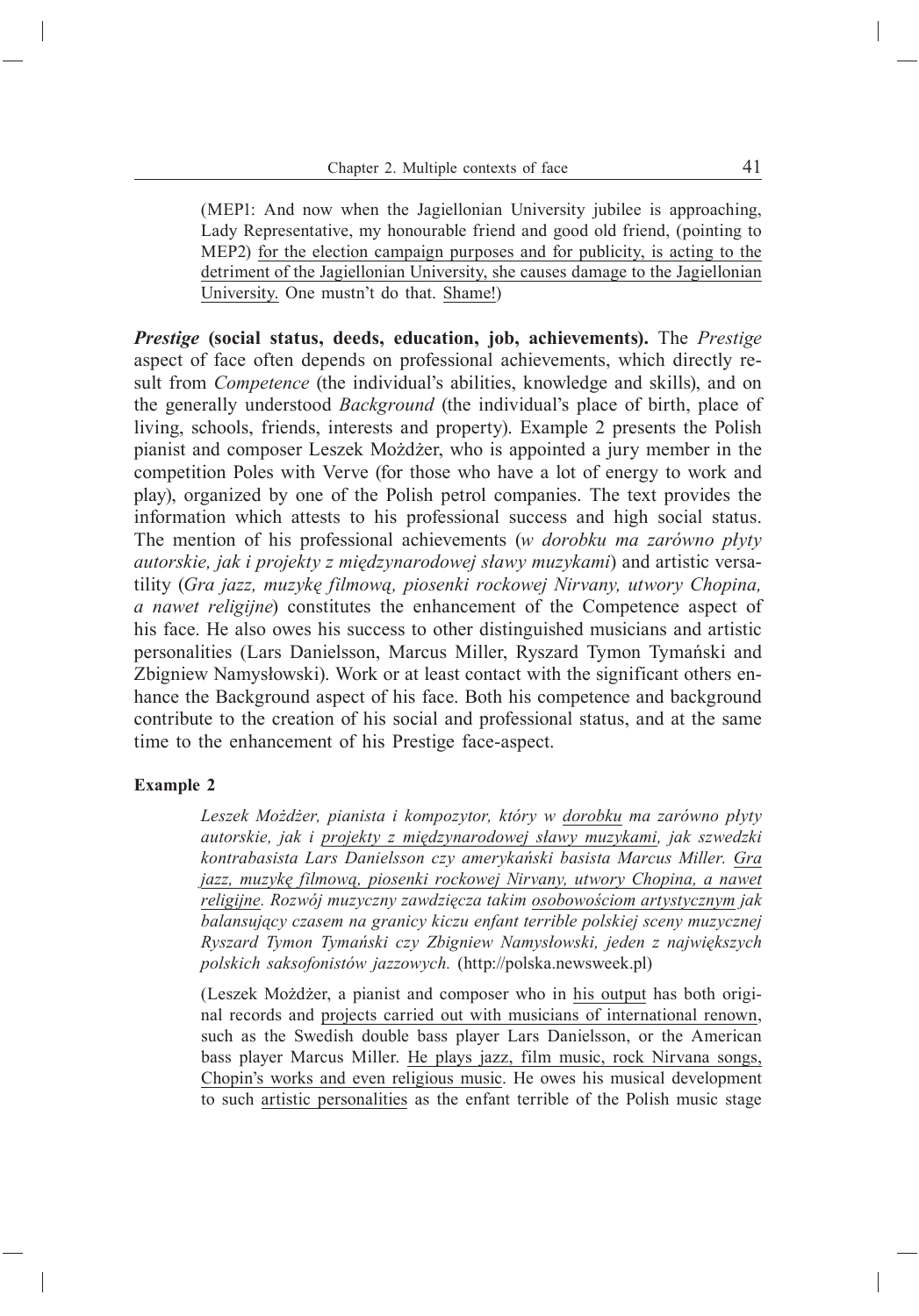Ryszard Tymon Tymański, balancing sometimes on the verge of kitsch, and Zbigniew Namysłowski, one of the greatest Polish jazz saxophone players.)

Prestige and high social status may also result from the possession of power and authority. To deny that an individual is an authority involves a threat to his/ her Competence and Prestige face-aspects. According to *Oxford English Dictionary*, *authority* is "a person with extensive or specialized knowledge about a subject; an expert." The recognized knowledge gives the person the right and power to influence others. In Example 3, during a TV interview a conservative member of the Polish Parliament (MP2) questions the other's (a liberal left-wing party) (MP1) expertise, which causes damage to MP1's Prestige aspect of face.

#### **Example 3**

MP1: *Człowiek, który uważa, że homoseksualizm się leczy, nie powinien reprezentować Polski w Parlamencie Europejskim.*

MP2: *Pan naprawdę tu nie jest autorytetem, żeby mówić kto ma reprezentować Polskę w Parlamencie Europejskim, a kto nie ma.* (http://www.tvn24.pl/ kropka-nad-i)

(MP1: The man who thinks that homosexuality can be cured should not represent Poland in the European Parliament.

MP2: You are not an authority to say who can represent Poland in the European Parliament and who cannot.)

*Competence* **(abilities, knowledge, skills).** Competence does not always relate to high social status, it can also be ideologically grounded. In Example 4, MP1 says to MP2: *My się różnimy* (We are different). Stressing the fact, he distances himself from what she believes in and who she is, at the same time implying that he does not approve of her world-view, which constitutes a threat to her face. In fact, MP1's statement is an attack on the individual face of MP2, especially its moral and competence aspects. It is also an attack on the group face: MP1 attacks also Tomasz Adamek, a candidate for the European Parliament, which constitutes a face-threat to MP2, as she and Adamek are members of the same political party, a group of people having a radically conservative worldview. First, MP1 attacks Adamek, stressing his lack of necessary knowledge and suggests that he should take lessons in sexual education. Second, he attacks MP2, calling her views pseudo-scientific. MP1 resorts to irony and comments on MP2's limited cognitive abilities. At the end, he assumes the role of an expert who knows what one should not do. By doing so, he again implies the difference between MP2 and himself, presenting himself as morally superior.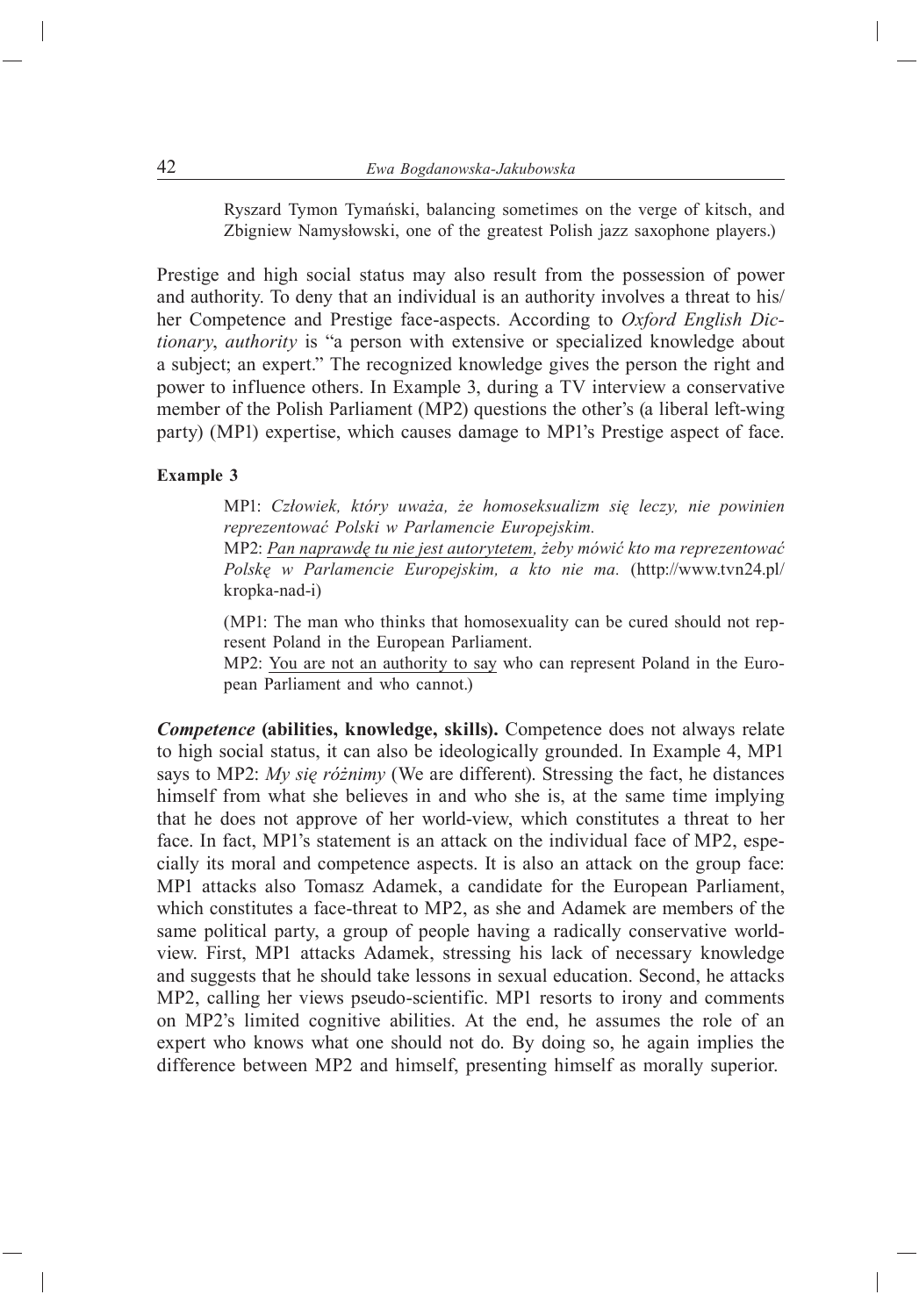#### **Example 4**

MP1: *My się różnimy: pani uważa, że została stworzona przez Boga, a ja wiem, że zostałem stworzony przez rodziców. I taka jest między nami różnica. I pan Adamek tego też jeszcze nie wie. Może powinien pójść na jakieś lekcje wychowania seksualnego i dowiedzieć się, skąd się ludzie biorą na świecie. A jeżeli chodzi o te pani pseudonaukowe teorie, o tym, że człowiek jaki się rodzi taki musi być do końca, to naukowcy właśnie stwierdzili, że wśród niewielkiej części populacji zawsze zdarzają się ludzie, którzy urodzili się w niewłaściwym ciele.*

Interviewer: *Są nieszczęśliwi w swoim ciele, i dlatego chcą zmienić płeć.* MP1: *W sumie czują się kobietą, a są mężczyzną, lub odwrotnie. Ja wiem, że pani to ciężko jest sobie wyobrazić, ale tak rzeczywiście jest i takim ludziom należy pomagać. I nie należy z nich drwić i z nich się wyśmiewać.* (http:// www.tvn24.pl/kropka-nad-i)

(MP1: We are different: you think that God created you. I know that I was created by my parents. That's what makes us different.And Mr Adamek does not know it yet either. Perhaps he should take a sexual education course and learn how people are created. And as to your pseudo-scientific theories, that the man stays the same from his birth to his death – some scholars have just proved that in a small part of the population there are always individuals who were born in a wrong body.

Interviewer: They are unhappy in their body, and that's why they want to change their sex.

MP1: In sum, they feel they are a woman, but they are a man, or the other way round.I know that it can be hard for you to understand it, but it is true and we should help such people.And we should neither mock nor ridicule them.)

*Family* **(parents, children, husband/wife, relatives).** In Polish culture, in which family bonds constitute the basis of interpersonal relations, loyalty to one's family and the idea of solidarity are very important. For members of Polish culture, family constitutes a point of reference and provides support of all kinds. A threat to the person's family face or to the face of a family member is a threat to his/her face, and requires some supportive and redressive actions. Any critical mention or negative comments on the person's family matters made by someone who is not a family member may be interpreted as an attack on his/her face. However, it is acceptable to criticize one's own family and family members; then no face threat is involved. A threat to or attack on the Family face-aspect may also result in the damage of the Prestige face-aspect. In Example 5(a), the accusation made by the neighbour against the child is interpreted by his mother as an attack on her own face and the face of her whole family. To support her son and save their family face, she makes a positive comment on his behaviour. In a similar context of a child's misbehaviour (see Example 5(b)), the exclamation made by his mother does not constitute a threat either to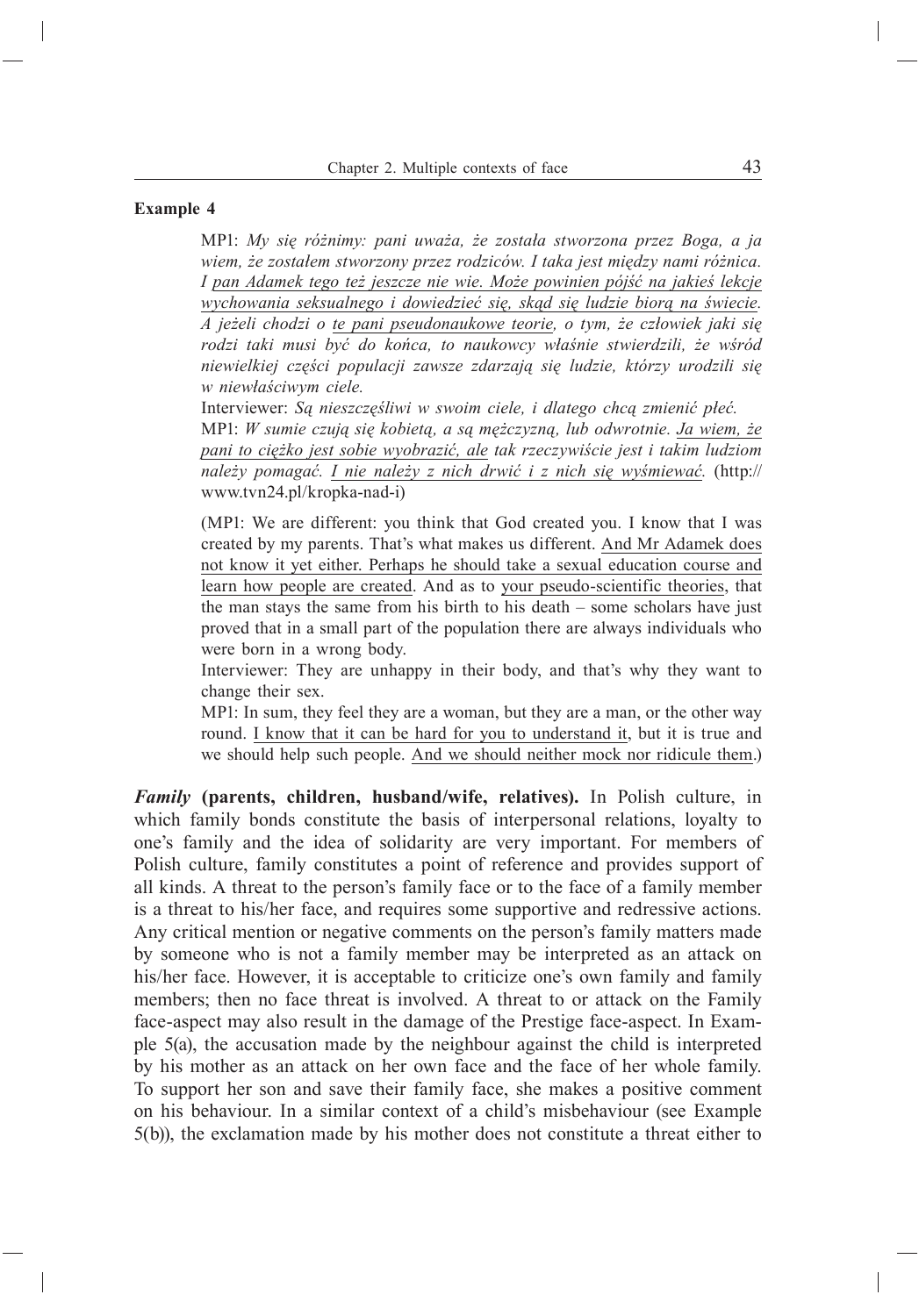her own face or to her family face. Such a subjective interpretation of context results from the requirement, common in Polish culture, of expressing support and solidarity for members of one's family irrespective of circumstances. The operation of the requirement can also be observed in the exchange in Example 6: the wife can criticize her husband, but she does not accept the situation when he is criticized by somebody else.

#### **Example 5**

**(a)** A (a neighbour to the child's mother): *Twój dzieciak znowu zbił szybę w oknie!*

(Your kid has broken the window again!)

- B (the child's mother): *To na pewno nie on, to takie spokojne dziecko. Nigdy nie mamy z nim kłopotu.*
	- (He couldn't have done that, he is so quiet. He has never been giving us any trouble.)
- **(b)** B (the mother about her child): *Nie mam siły do tego dzieciaka!* (I can't put up with this kid any longer!)
	- C (the mother's friend): *Wyrośnie z tego.* (smiling) (He will grow out of this.)

**Example 6** (an exchange between three close friends)

A: *Mój mąż tylko by siedział przed telewizorem i pił kawę.*

- (My husband would only sit in front of the TV set and drink coffee.)
- B: *A mój najchętniej składałby modele samolotów. To jego główne zajęcie w domu.*

(Mine would assemble aircraft models. This is what he mainly does at home.)

C: *Powinnyście coś z tym zrobić. Nie mogą tak was wykorzystywać.*

(You should do something about it. They can't exploit you like that.)

A: *Daj spokój. Nie jest znowu z nimi tak źle. Mój czasem nawet umyje mi naczynia.*

> (Leave it alone! It is not that bad. My husband even washes the dishes for me sometimes.)

*Affiliation* **(nationality/ethnicity, world-view, religion, sexual orientation, social group, profession, beliefs).** The belongingness need is satisfied not only by participating in family life but also by affiliation to a group of people with whom the person has something in common. For many Poles, the affiliation to the Roman Catholic Church is an important element of their identity, for some – even the most important one. Religion and church used to have one of the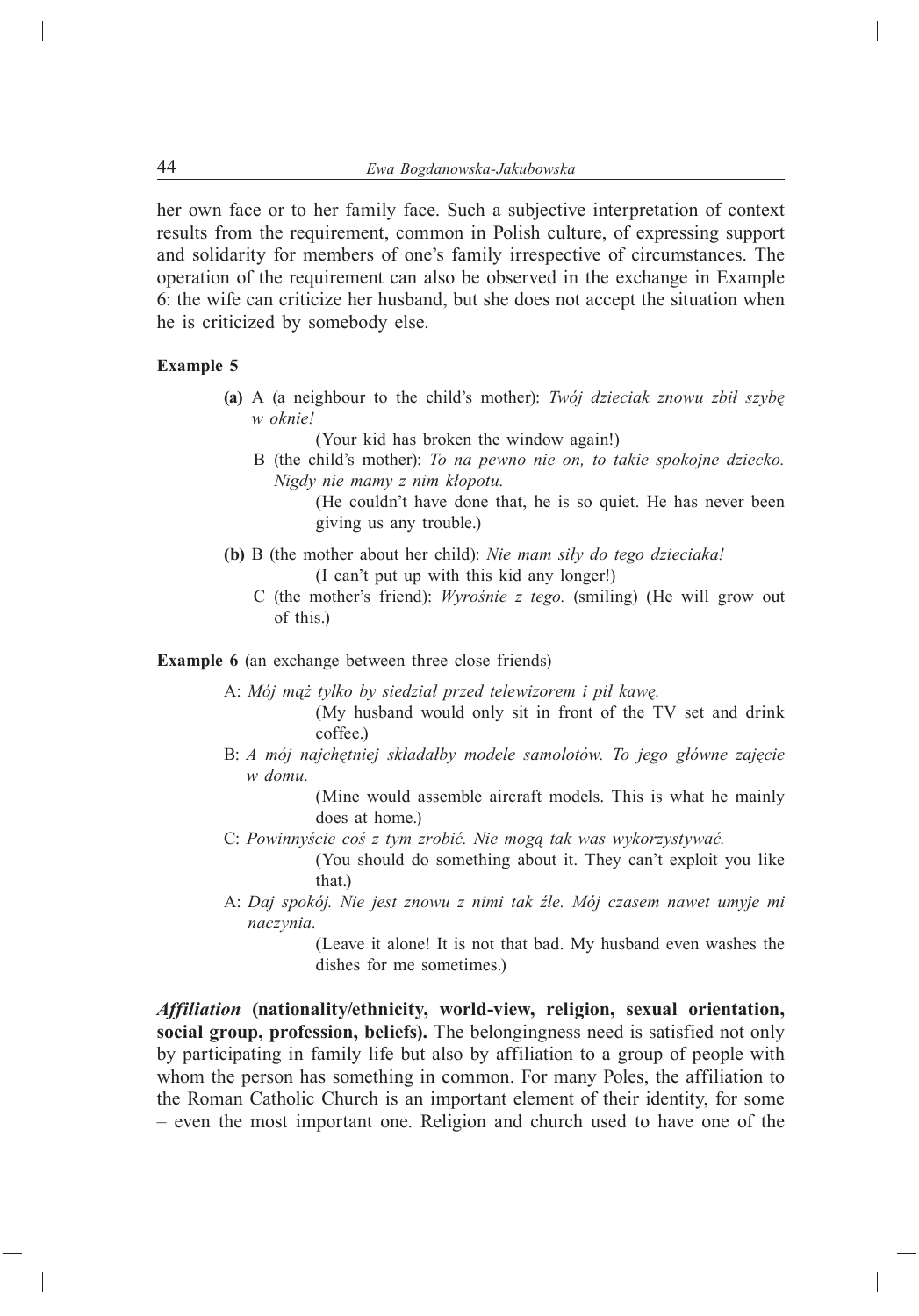highest positions in the value hierarchy in Polish culture, constituting the ideological basis for patriotically-oriented Poles, especially during hard times (e.g., the partitions of Poland, and the First and Second World Wars). God and the Roman Catholic Church were for a long time, and still are, extremely important to the majority of Poles. The Church played a consolidating role, gathering and supporting people (Bogdanowska-Jakubowska, 2010, pp. 175–176). For Poles, religion is an extremely sensitive face issue. For example, many Polish Catholics have been outraged at jokes about the newly elected Pope Francis. Their reaction is interpreted by the Polish psychologist, Prof. Bartłomiej Dobroczyński, as resulting from an identity problem. The Roman Catholic religion constitutes for many Poles the only point of reference:

#### **Example 7**

*W Polsce jest taka atmosfera, że o religii nic nie można powiedzieć. To się wiąże też z tym, że Polacy mają problemy z tożsamością. Dla wielu ludzi katolicyzm jest jedynym dostępnym sposobem określenia własnego ja. [...] Sądzę, że ludzie w Polsce tak źle reagują na żarty o ich religii, bo odbierają to jako atak na nich samych. Żart z papieża ośmiesza mnie, a nie papieża – myślą. To dowód bezsilności*. (Dobroczyński, *Newsweek*, 12/2013, p. 67).

(In Poland there is such an atmosphere that one cannot say anything about religion. This is related to the fact that Poles have problems with their identity. For many people, (Roman) Catholicism is the only thing available to identify themselves with. […] I think that people in Poland react so badly to jokes about religion, because they interpret them as an attack on themselves. A joke about the Pope humiliates me, not the Pope – they think. This is a proof of their helplessness.)

Belonging to a certain group, whether it is a religious community, an ethnic community or a group of people representing a certain profession, involves cherishing a certain set of values and adhering to a certain code of ethics. Failure to comply with the code may be detrimental to the individual's face and to the face of the group he/she belongs to; in some cases it may result in his/her expulsion from the group. In certain face contexts, the individual's affiliation to a particular group may increase the risk of face loss. The commentary in Example 8 refers to anti-Semitic statements (damaging to the group face of the Jews) made by the Polish scholar, Professor Jasiewicz, published in the special edition of the Polish magazine *Focus Historia*, issued on the occasion of the 70th anniversary of the Warsaw Getto Uprising. The author of the commentary perceives Professor Jasiewicz's statement first of all as a threat to the face of Polish Academia. He also sees it as a threat to Jasiewicz's face, in particular to its Selfhood aspect and moral integrity (e.g., *wyrzucił z siebie coś tak nikczemnego*). In the commentary author's opinion, the anti-Semitic and anti-Polish overtones of Professor's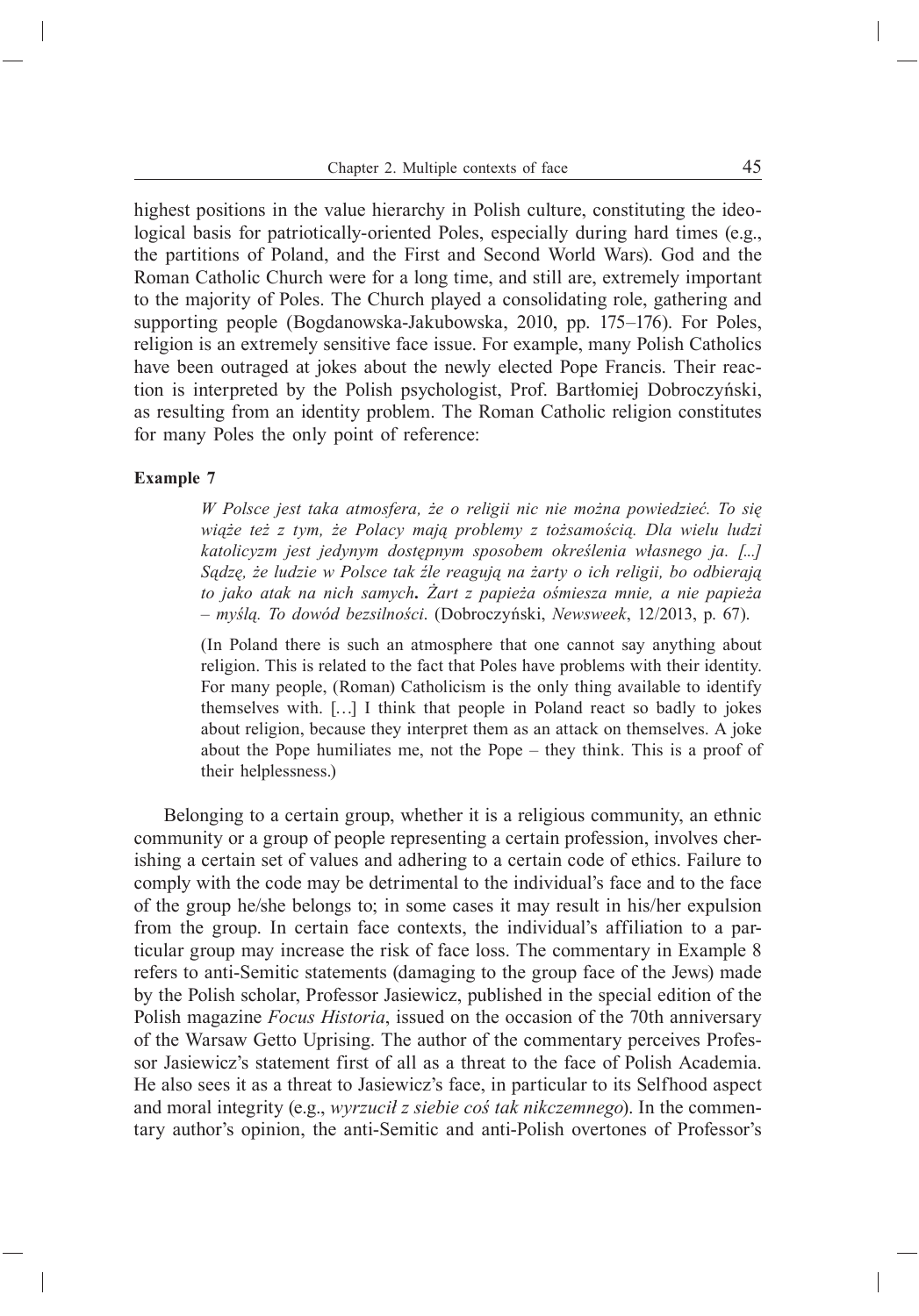text make it despicable. It is also considered damaging to the Competence aspect of Professor's face, as the author claims that the text has no academic value. The damage to Professor's face, its Prestige aspect in particular, is even greater due to his high social status (e.g., *utytułowany, nagradzany i honorowany*). The saying *noblesse oblige* may be read here as "one must act in conformity with one's position and reputation." Respectable people are expected to have higher standards of behaviour. According to the author, Professor Jasiewicz, a representative of Academia, does not conform to the position he has.

#### **Example 8**

*Dla mnie zagadką jest to, jak prof. Jasiewicz mógł powiedzieć to, co powiedział, jeśli był w pełni władz umysłowych, i jak się mógł zgodzić, by to opublikowano w zeszycie o tematyce polsko–żydowskiej. Tezy i język nie nadają się do komentowania czy dyskusji. To jest materiał nie tylko antysemicki, ale także antypolski. Bo to wstyd dla nauki polskiej, że jej utytułowany, nagradzany i honorowany przedstawiciel wyrzucił z siebie coś tak nikczemnego, a zarazem pozbawionego wszelkiej wartości naukowej.* (*Gra w klasy*, Adam Szostkiewicz's blog, accessed April 4, 2013)

(This is a puzzle to me how Professor Jasiewicz could say what he said, if he was in full possession of his mental faculties, and how he could consent to their publishing it in the edition [of the magazine *Focus Historia*] on Polish-Jewish issues.His theses and language deserve neither to be commented on nor to be discussed. This material is not only anti-Semitic but also anti-Polish. Because it is a disgrace to Polish Academia that its titled, award-winning and honoured representative let loose something so despicable and of no academic value at the same time.)

*Background* **(place of birth, place of living, schools, friends, interests, property).** According to William James (1890), one of the important self components is the *material self*, which refers to tangible objects, people, and places, talking about which/whom one can use one of the possessive pronouns *my* or *mine*. We use such pronouns talking about our family, and about our friends, place of birth, place of living, schools, interests and property. Like in the case of the Family aspect of face, in the contexts in which the person's Background is an issue, two different perspectives can be taken:

- The other-oriented perspective, which may involve a threat to the person's face (see Examples  $9(a)$  and  $10(a)$ ).
- The self-oriented perspective, which does not involve a threat to the person's face (see Examples 9(b), 10(b)).

A critical comment on the other's property (Examples 9(a) and 10(a)) threatens his/her face. By such a comment the speaker signals lack of approval of the other. A justified use of one of the possessive pronouns *my* or *mine* with refer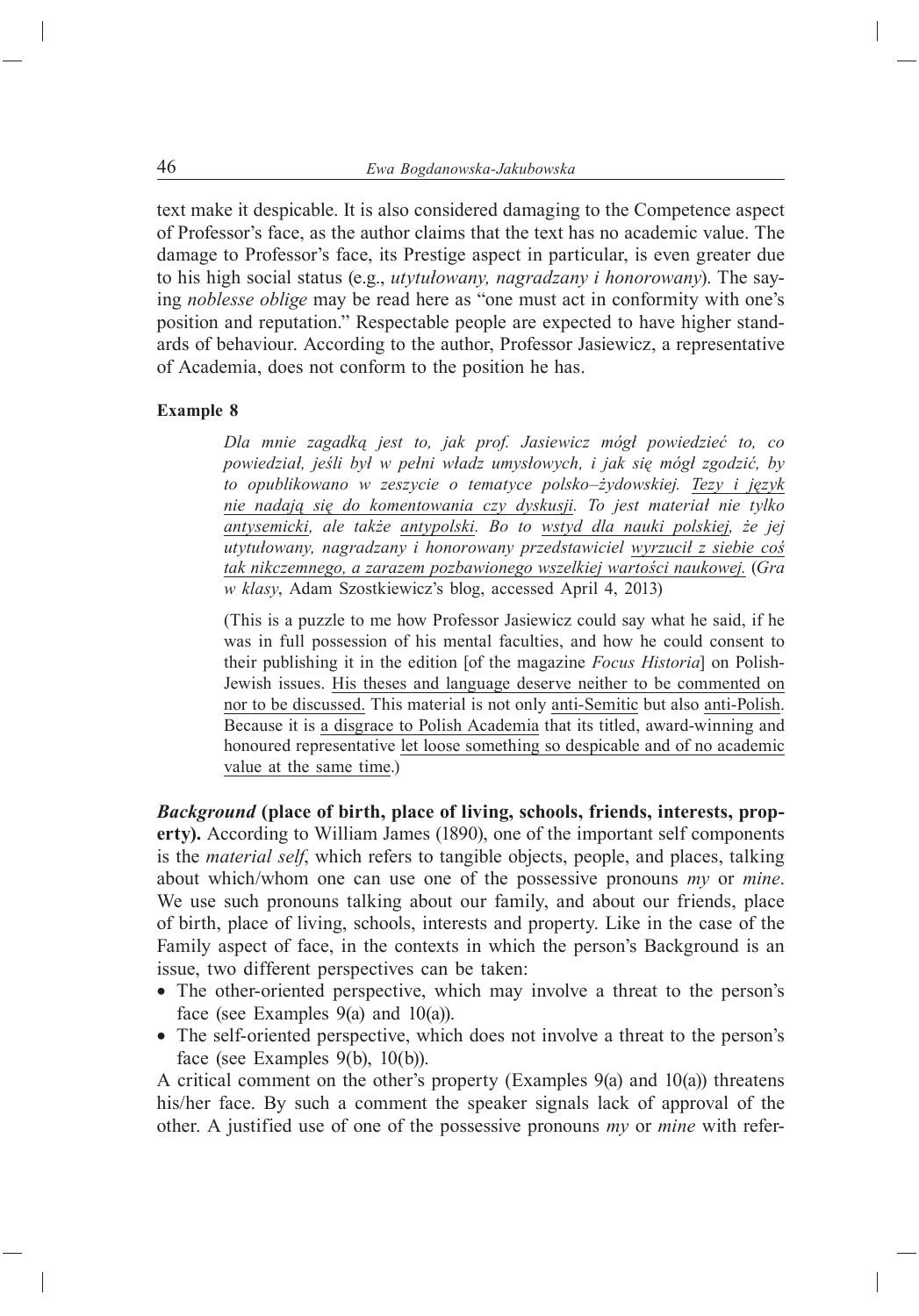ence to some person, object or place nullifies the face-threatening effect of an action performed. A potentially critical comment on one's own property does not threaten the speaker's face and can be interpreted as a complaint (Example 9(b)) or as a mere statement of fact (Example 10(b)).

#### **Example 9**

- **(a)** *Ale gruchot! Kup sobie pan wreszcie coś nowego!* (laughing) (What a banger! You should get yourself (Mr) a new one!)
- **(b)** *Już mam dość tego starego gruchota. Ciągle się coś w nim psuje.* (the car owner's comment)

(I am fed up with this old banger! It breaks down all the time.)

#### **Example 10**

**(a)** (an exchange between neighbours) A: *Słyszałam, że wasz dom nie ma fundamentów.* (I've heard that your house does not have foundations.) B: *Ależ skąd, przecież to porządny dom, budowany jeszcze przed wojną!* (But that's absurd! It is a solid house built before the war!)

A*: Tak, tak.* (smiling doubtfully) (Yes.)

**(b)** (an exchange between members of one family)

B: *Próbowała mnie przekonać, że nasz dom nie ma fundamentów*.

(She tried to convince me that our house does not have foundations.)

C: *Chyba rzeczywiście nie ma. Pod podłogą był sam piasek*.

(I think it really doesn't. There was only sand under the floor.) B: *Ale fundamenty mamy i już!* (laughing) (But we have foundations and that's that!)

The face-threatening effect of an action (like the face-enhancing effect) depends always on the context in which the act is performed, in particular it depends on who makes it, to whom, and in what way.

## 6. Conclusions

The individual's face is a complex, multifaceted construct. Its different areas do not constitute separate zones, but are rather overlapping. This overlap can also be observed in facework, positively marked (involving actions intended to enhance face) as well as negatively marked (involving actions threatening or damaging face).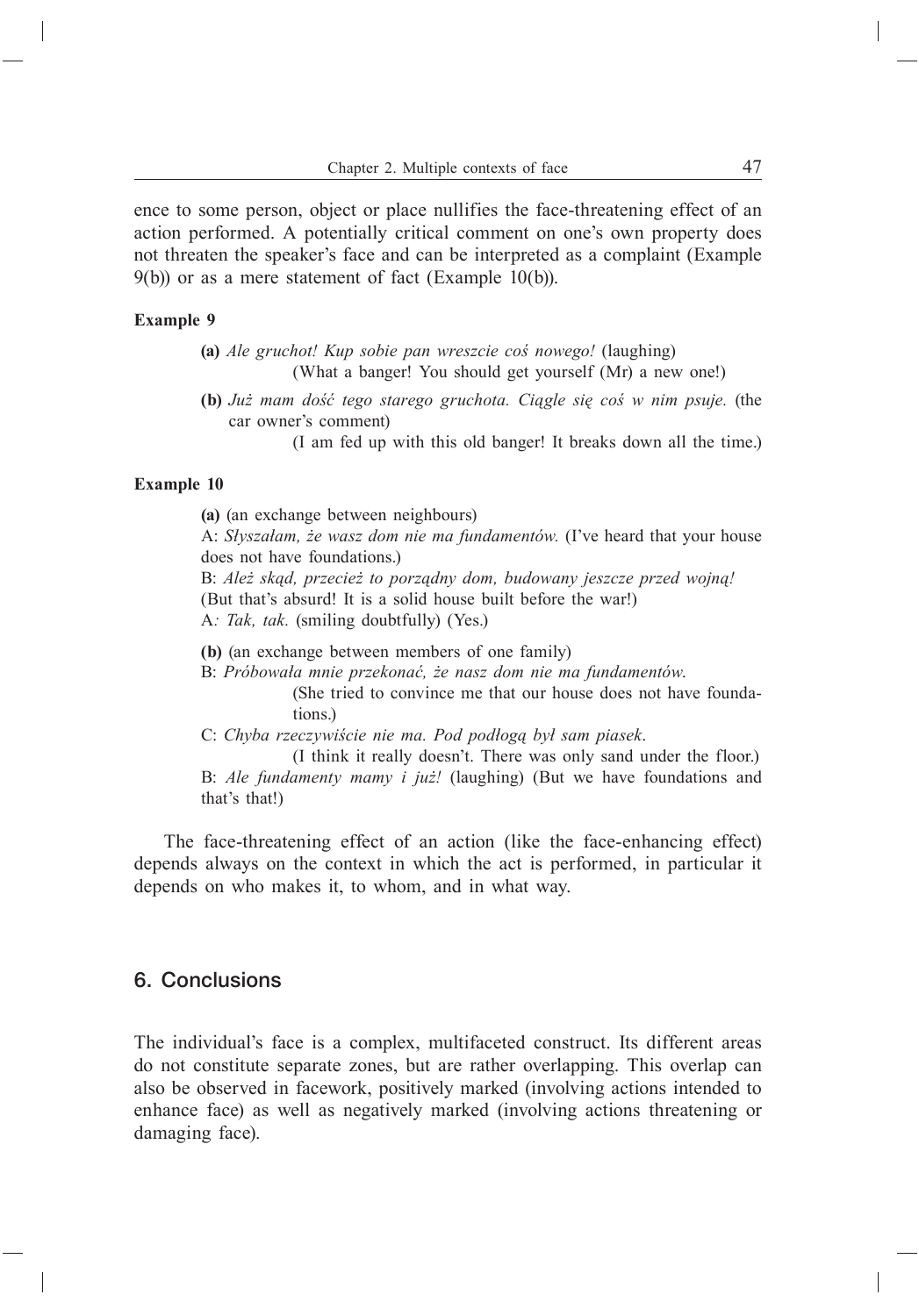The process of face creation/negotiation takes place during social interaction, whether it involves face-to-face, written or computer-mediated communication. The factors having an impact on the person's face can be divided into two categories:

- 1. Factors related to the self:
	- the person's sense of identity,
	- affectively sensitive attributes with which the person wants/does not want to be identified,
	- his/her expectations as to how his/her self-image should be constituted,
	- his/her interpretation of past social experience,
	- his/her mental models of communicative situations which are culturally based.
- 2. Factors related to the other:
	- other participants' expectations concerning the person and his/her selfimage,
	- the relationship between the self and others.

The structure of face, as presented in the extended model – *the lettuce model of face*, reflects the person's individual set of values, both in its content and hierarchy. One of the important face-constituting factors is context of interaction, which is the person's subjective interpretation of the relevant aspects of the social environment. The person's subjective interpretation of the context of interaction determines which of his/her face aspects are foregrounded, and in this way shapes his/her self-image.

## **References**

- Arundale, R. B. (2006). Face as relational and interactional: A communication framework for research on face, facework, and politeness.*Journal of Politeness Research, 2*, 193–216.
- Bogdanowska-Jakubowska, E. (2010).*FACE. An interdisciplinary perspective.*  Katowice: Wydawnictwo Uniwersytetu Śląskiego.
- Bousfield, D. (2008).*Impoliteness in interaction*. Amsterdam/Philadelphia: John Benjamins Publishing Company.
- Brown, P., & Levinson, S. C. (1987).*Politeness: Some universals in language usage*. Cambridge: Cambridge University Press.
- Collins, R. (1988). Theoretical continuities in Goffman's work. In P. Drew & A. Wooton (Eds.), *Erving Goffman. Exploring the interaction order* (pp. 41–63).Cambridge: Polity Press.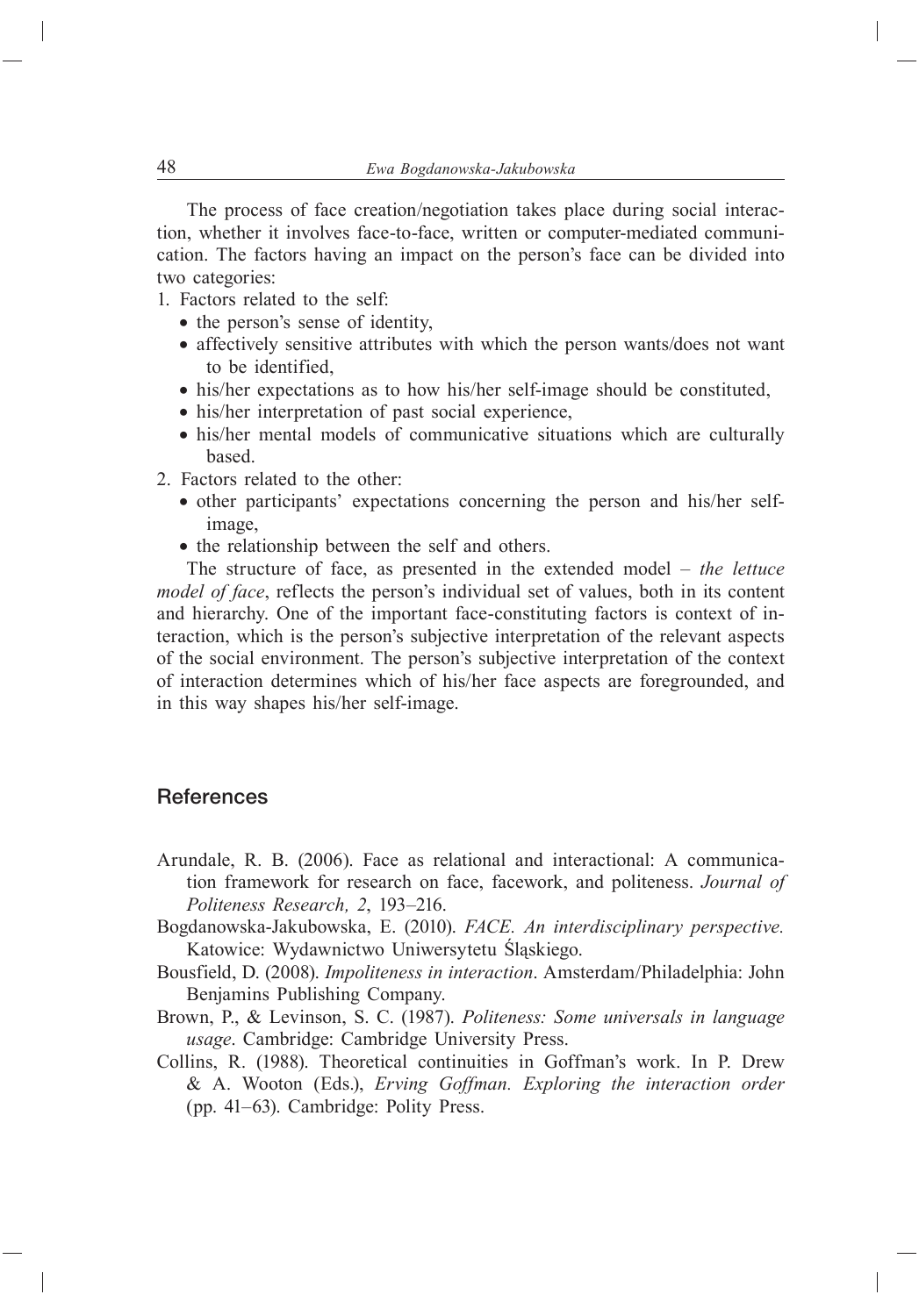- Collins, R. (2004).*Interaction ritual chains.* Princeton/Oxford: Princeton University Press.
- Culpeper, J. (2011). "It's not what you said, it's how you said it!" Prosody and impoliteness. In Linguistic Politeness Research Group (Ed.), *Discursive approaches to politeness* (pp. 57–84). Berlin/Boston: Mouton de Gruyter.
- Dijk, T. van. (2006). Discourse, context and cognition.*Discourse Studies, 8*(1), 159–177.
- Ekman, P. (2003).*Emotions revealed. Recognizing faces and feelings to improve communication and emotional life*. New York: Times Books.
- Geyer, N. (2008).*Discourse and politeness: Ambivalent face in Japanese.*  London: Continuum.
- Gilbert, P. (2002). Body shame: A biopsychosocial conceptualization and overview with treatment implications. In P. Gilbert & J. Miles (eds.), *Body*  shame: conceptualisation, research and treatment (pp. 3–54). Hove/New York: Brunner-Routledge, Taylor & Francis Group.
- Goffman, E. (1956). Embarrassment and social organization.*American Journal of Sociology, 62*, 264–274.
- Goffman, E. (1967).*Interaction ritual: Essays in face-to-face behavior*. Chicago: Aldine Publishing Company.
- Heath, Ch. (1988). Embarrassment and interactional organization. In P. Drew & A. Wootton (Eds.), *Erving Goffman. Exploring the interaction order* (pp. 136–160). Cambridge: Polity Press.
- Ho, D. Y.-F. (1994). Face dynamics: From conceptualization to measurement. In S. Ting-Toomey (Ed.), *The challenge of facework: cross-cultural and interpersonal issues* (pp. 269–286).Albany: State University of New York Press.
- Ho, D. Y.-F., Fu, W., & Ng, S. M. (2004). Guilt, shame and embarrassment: Revelations of face and self.*Culture and Psychology*, *10*(1), 64–84.
- Leary, M. R., & Price Tangney, J. (2003). The self as an organizing construct in the behavioral and social sciences. In M. R. Leary  $&$  J. Prince Tangney (Eds.), *Handbook of self and identity* (pp. 3–14). New York/London: The Guilford Press.
- Liu, R. (1986).*The politeness principle and A Dream of Red Mansions*  (Unpublished M. Phil. Thesis). Lancaster University, Lancaster.
- Maslow, A. H. (1970).*Motivation and Personality* (2nd ed.). New York: Harper & Row Publishers.
- Pattison, S. (2000).*Shame. Theory, therapy, theology.* Cambridge: Cambridge University Press.
- Scollon, R., & Wong Scollon, S. (2001).*Intercultural communication. A discourse approach* (2nd ed.). Oxford: Blackwell Publishers.
- Showers, C. J., & Zeigler-Hill, V. (2003). Organization of self-knowledge: Features, functions, and flexibility. In M. R. Leary & J. Prince Tangney